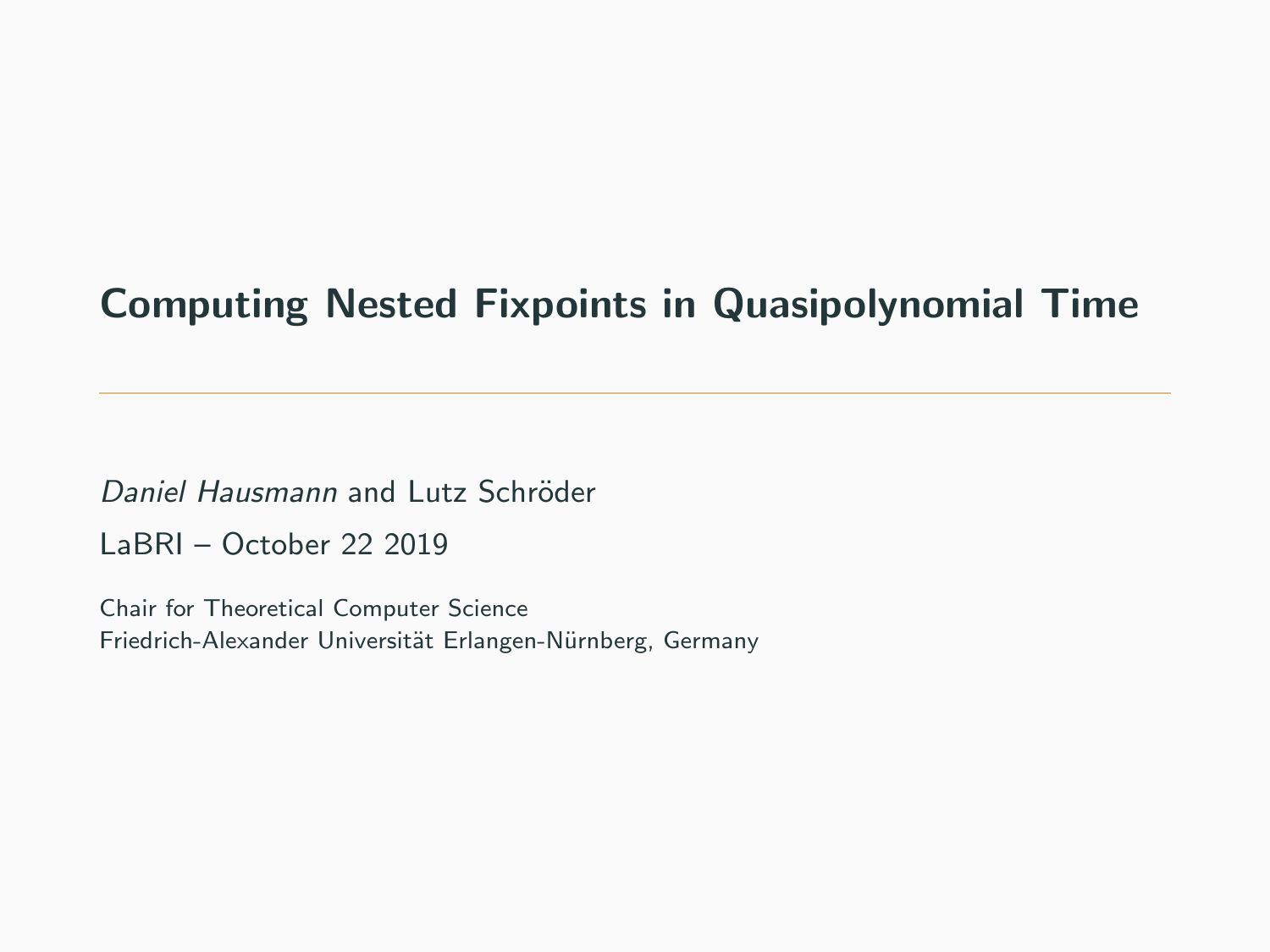# Why Nested Fixpoints?

- $\triangleright$  Model checking for the  $\mu$ -calculus = solving parity games.
- $\triangleright$  Satisfiability checking for the  $\mu$ -calculus by solving parity games.
- $\triangleright$  Winning regions of parity games are nested fixpoints.
- $\triangleright$  Model checking and satisfiability checking for generalized  $\mu$ -calculi (graded, probabilistic, alternating-time) by nested fixpoints.
- $\triangleright$  Synthesis for linear-time logics (e.g. LTL).
- $\triangleright$  Computing generalized fair bisimulations.
- $\triangleright$  Type checking for inductive-coinductive types.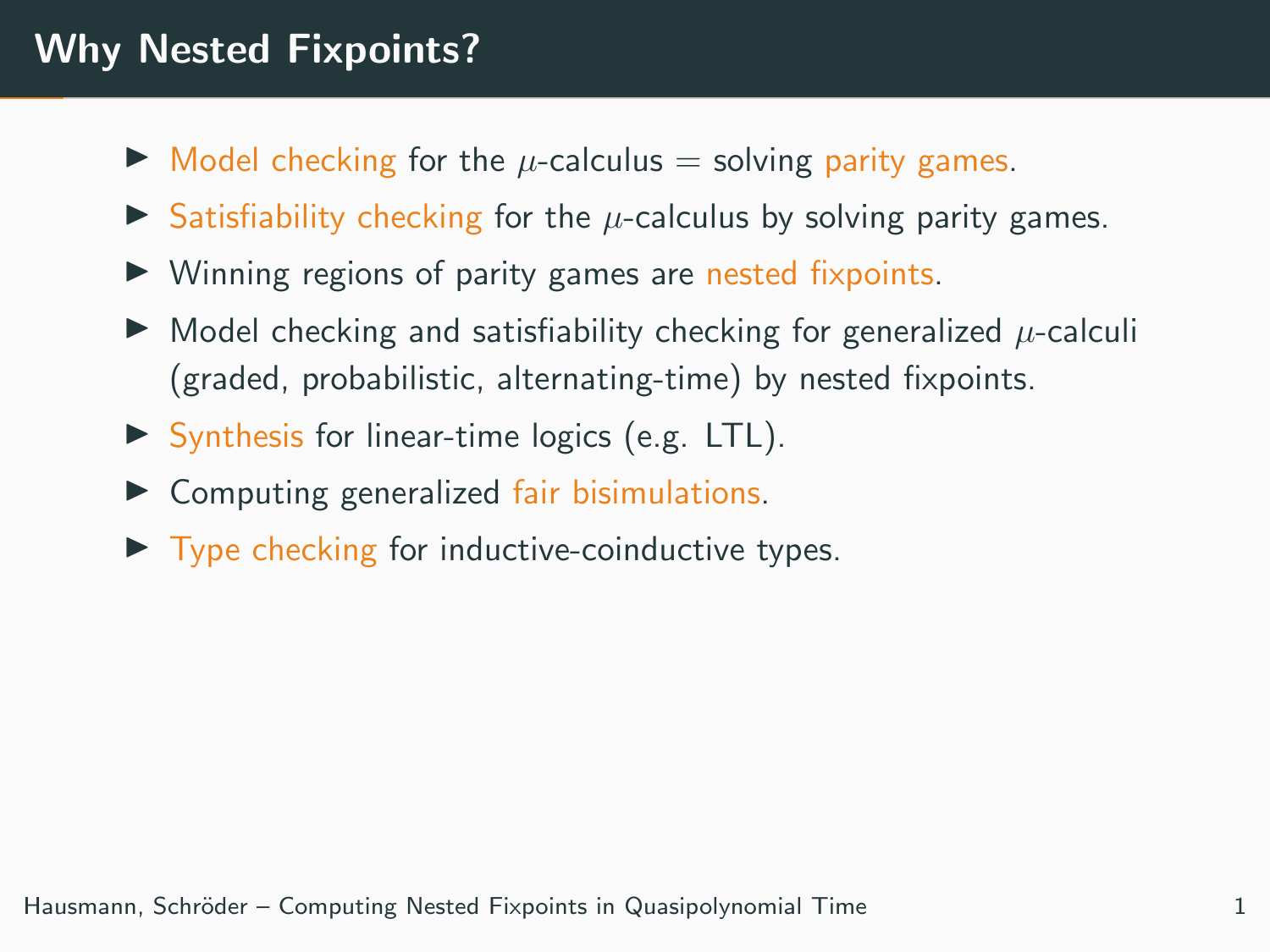# Why Nested Fixpoints?

- $\triangleright$  Model checking for the  $\mu$ -calculus = solving parity games.
- Satisfiability checking for the  $\mu$ -calculus by solving parity games.
- $\triangleright$  Winning regions of parity games are nested fixpoints.
- $\triangleright$  Model checking and satisfiability checking for generalized  $\mu$ -calculi (graded, probabilistic, alternating-time) by nested fixpoints.
- $\triangleright$  Synthesis for linear-time logics (e.g. LTL).
- $\triangleright$  Computing generalized fair bisimulations.
- $\triangleright$  Type checking for inductive-coinductive types.

### We show:

- $\blacktriangleright$  Nested fixpoints stabilize after quasipolynomially many iterations.
- $\triangleright$  The problem of computing nested fixpoints is in NP  $\cap$  co-NP.
- $\triangleright$  Zielonka's algorithm can be adapted to compute nested fixpoints.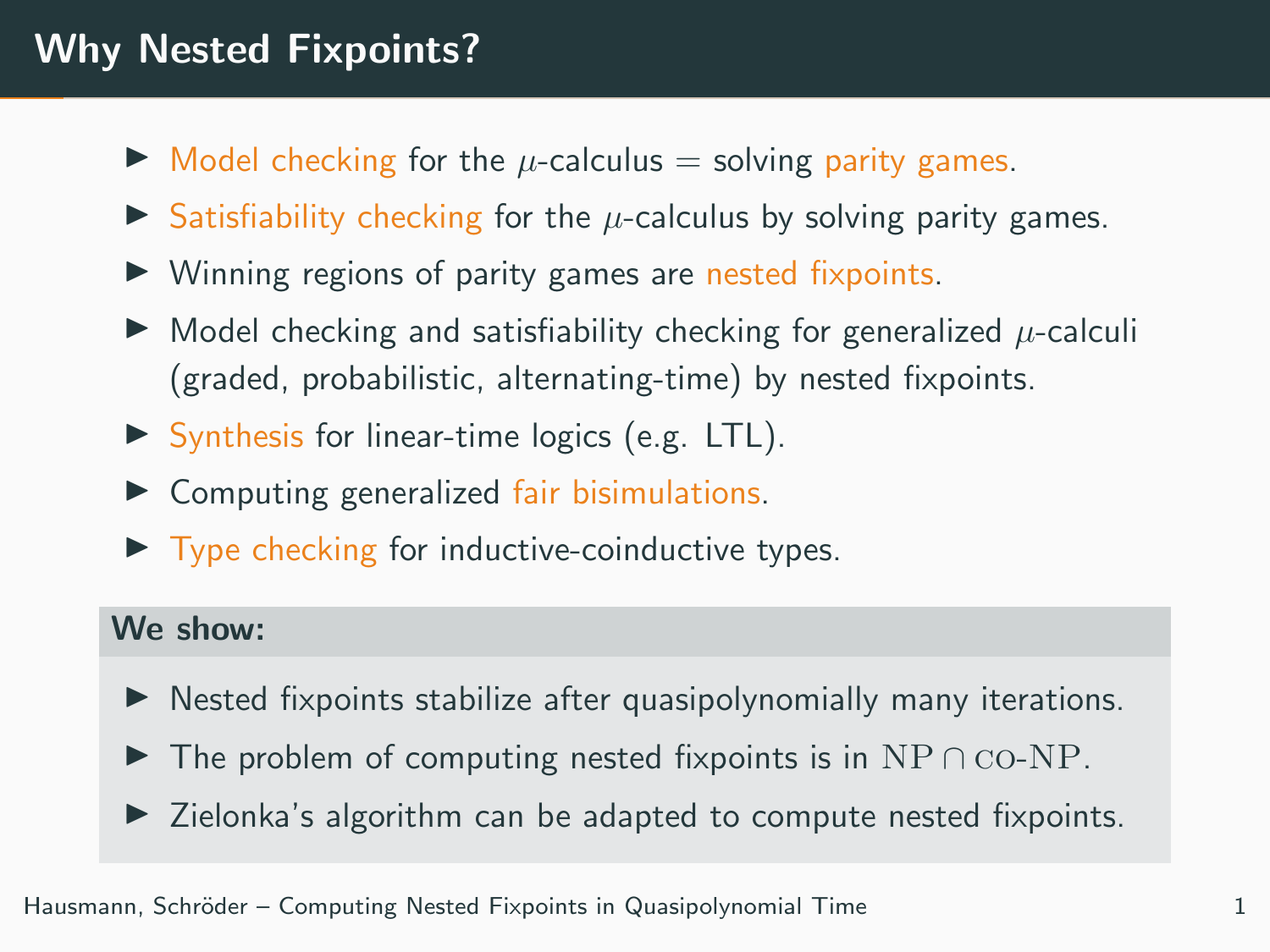Function  $\alpha: \mathcal{P}(U)^k \to \mathcal{P}(U)$  is monotone if for all  $\ U_i \subseteq V_i, \ 1 \leq i \leq k,$ 

$$
\alpha(U_1,\ldots,U_k)\subseteq \alpha(V_1,\ldots,V_k)
$$

### Extremal Fixpoints, Nested Fixpoints

Let  $f : \mathcal{P}(U) \to \mathcal{P}(U)$  and  $\alpha : \mathcal{P}(U)^k \to \mathcal{P}(U)$  be monotone functions.

$$
\begin{aligned}\n\text{LFP } f &= \bigcap \{ Z \subseteq U \mid f(Z) \subseteq Z \} \\
\text{GFP } f &= \bigcup \{ Z \subseteq U \mid Z \subseteq f(Z) \} \\
\text{NFP } \alpha &= \eta_k X_k . \eta_{k-1} X_{k-1} . \quad \dots . \eta_1 X_1 . \alpha(X_1, \dots, X_k),\n\end{aligned}
$$

where  $\eta_i = LFP$  if *i* is odd,  $\eta_i = GFP$  if *i* is even.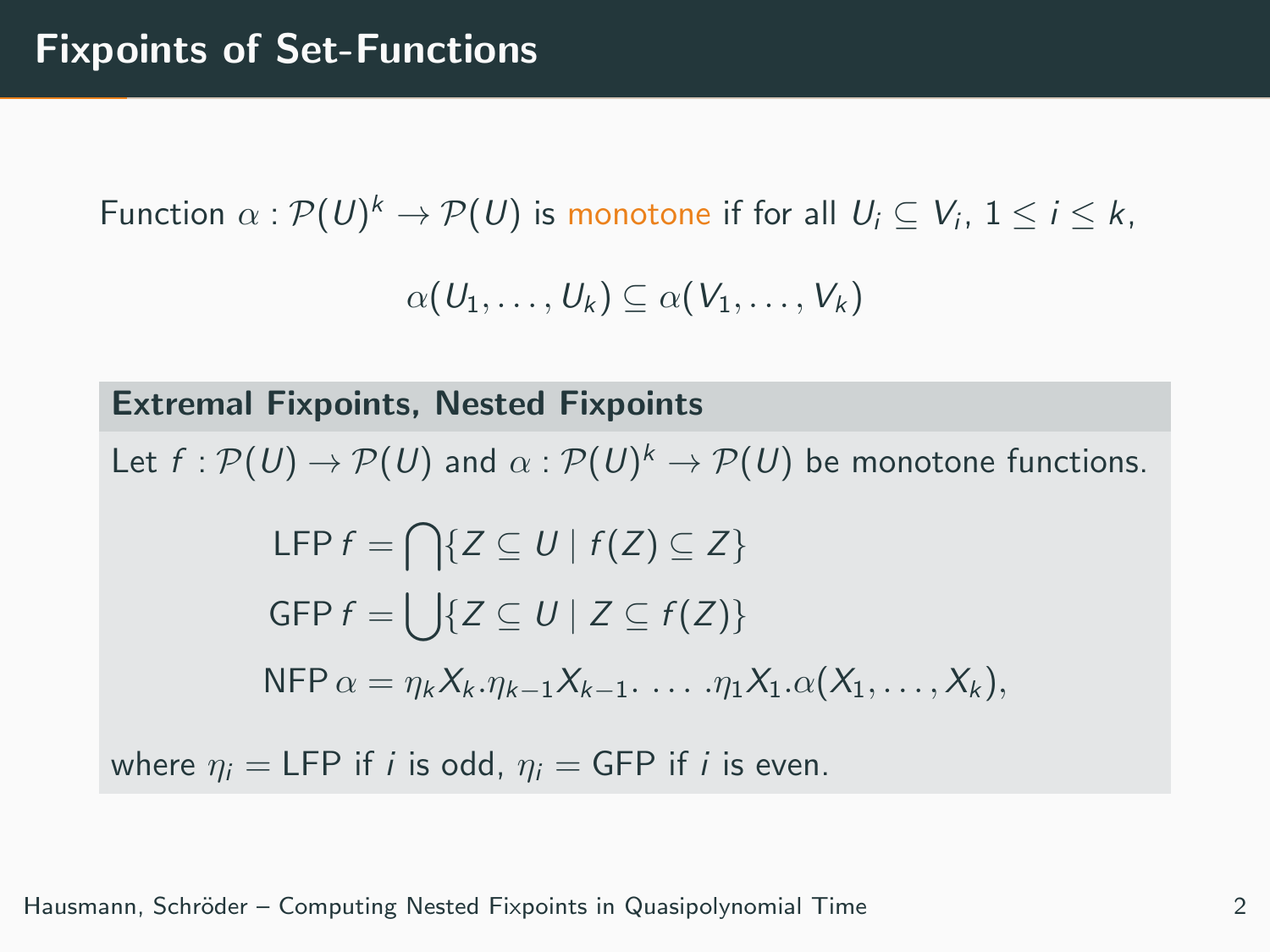Parity game ( $V = V_{\exists} \cup V_{\forall}, E \subseteq V \times V, \Omega$ ) with k priorities. Define:

$$
\Omega_i = \{ v \in V \mid \Omega(v) = i \}
$$
  
\n
$$
\diamond U = \{ v \in V \mid E(v) \cap U \neq \emptyset \}
$$
  
\n
$$
\square U = \{ v \in V \mid E(v) \subseteq U \}
$$

$$
\alpha_{\mathsf{PG}}(X_1,\ldots,X_k)=(V_{\exists}\cap(\bigcup_{1\leq i\leq k}\Omega_i\cap\diamond X_i))\,\cup\,(\,V_{\forall}\cap(\bigcup_{1\leq i\leq k}\Omega_i\cap\Box X_i))
$$

Theorem (e.g. [Dawar, Grädel, 2008], [Bruse, Falk, Lange, 2014])

win $=$  NFP  $\alpha_{PG}$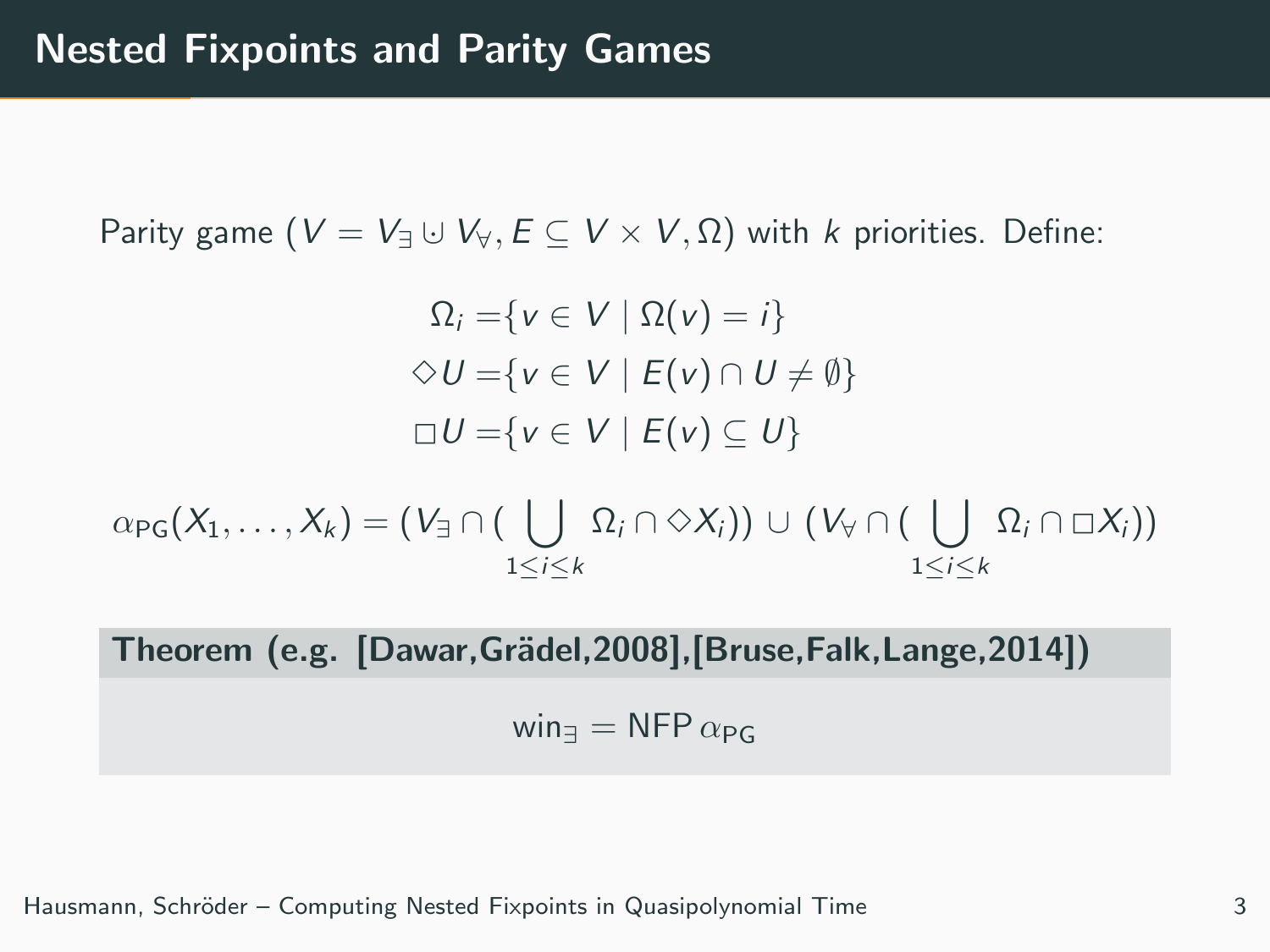Fixpoint Parity Game for NFP  $\alpha$ 

Parity game  $(V,E,\Omega)$ , nodes:  $V=U\cup {\mathcal P}(U)^k \cup {\mathcal P}(U)\times \{1,\ldots, k\}$ 

| node      | priority | owner     | moves to                                           |
|-----------|----------|-----------|----------------------------------------------------|
| $u \in U$ |          |           | $\{U \in \mathcal{P}(U)^k \mid u \in \alpha(U)\}\$ |
|           |          | $\forall$ | $\{(U_i,j)   1 \leq j \leq k\}$                    |
| (U, i)    |          |           | $\{v \mid v \in U\}$                               |

where  $\mathbf{U} = (\mathit{U}_1, \ldots, \mathit{U}_k) \in \mathcal{P(U)}^k$  .

## Theorem [König et al. 2019]

Eloise wins node u if and only if  $u \in$  NFP  $\alpha$ .

## Problem: exponential size

- still useful for showing *history-freeness* for nested fixpoints.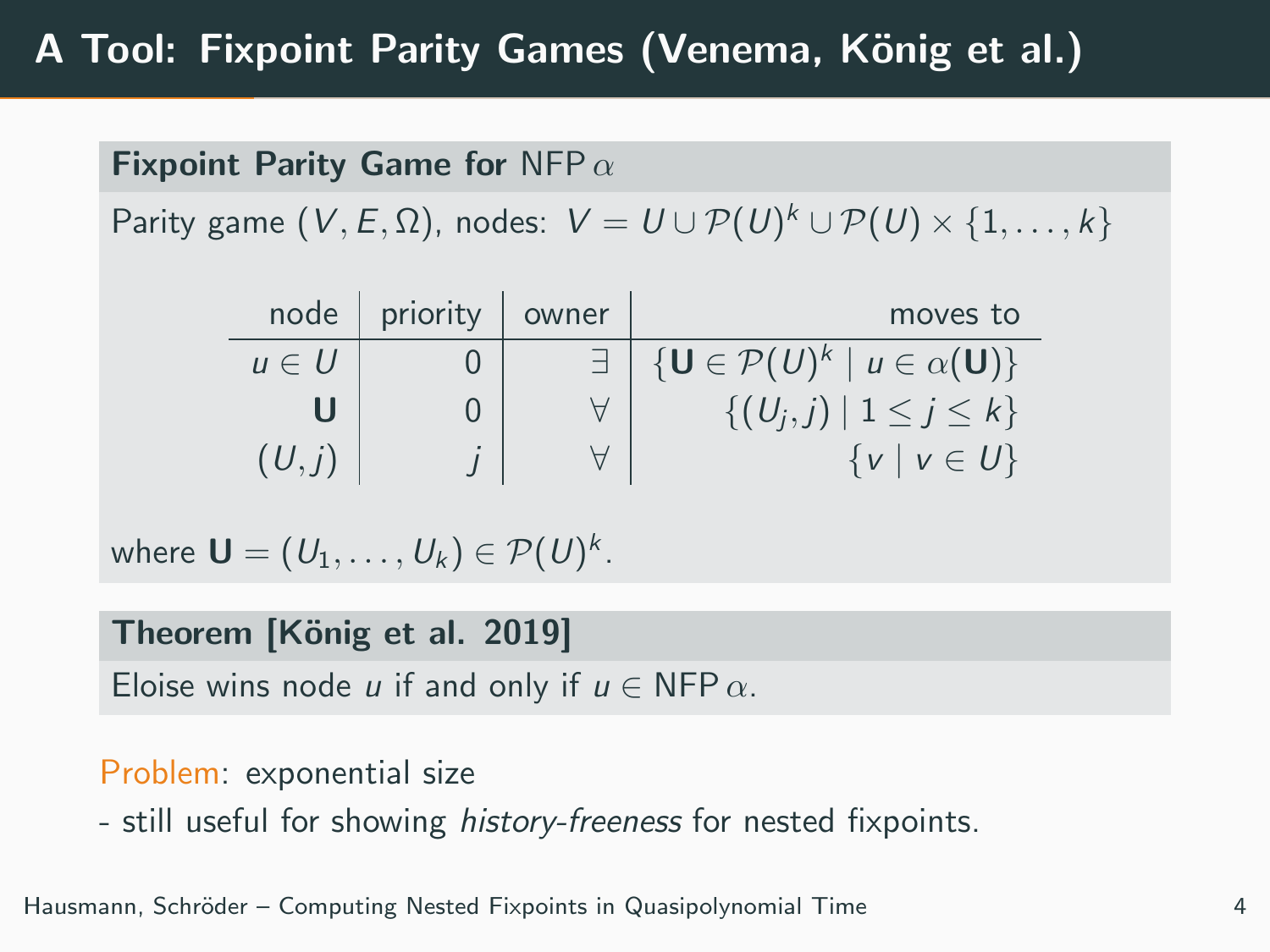### History-free witnesses

Even graph  $S \subseteq U \times \{1, ..., k\} \times U$  s.t. for all  $(u, p, u') \in S$ ,

 $u \in \alpha(S_1(u), \ldots, S_k(u)),$ 

where  $S_i(u) = \{v \mid (u, i, v) \in S\}.$ 

Note:  $|S| \in \mathcal{O}(|U|^2)$ 

#### Lemma

There is a history-free witness mentioning u if and only if  $u \in$  NFP  $\alpha$ .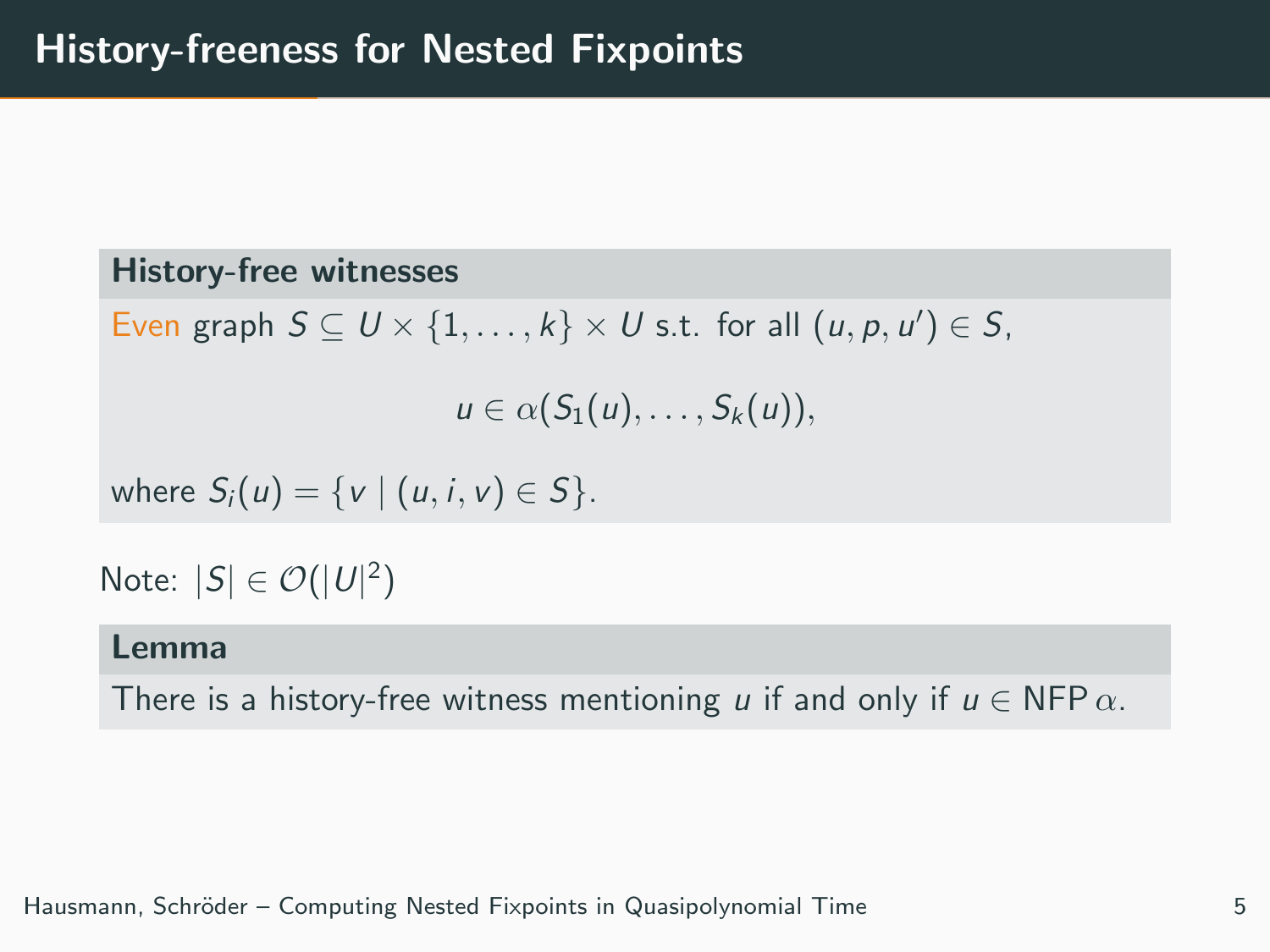#### Theorem

If  $\alpha(X_1,\ldots,X_k)$  can, for all  $X_1,\ldots,X_n$ , be computed in polynomial time, the problem of computing NFP  $\alpha$  is in NP  $\cap$  CO-NP.

Proof: Each State is contained in NFP or in dual nested fixpoint, hence containment in NP suffices. Guess polynomial-sized history-free witness for Eloise winning exponential-sized game. Verify witness in polynomial time: check that all paths are even and verify compatibility with  $\alpha$ .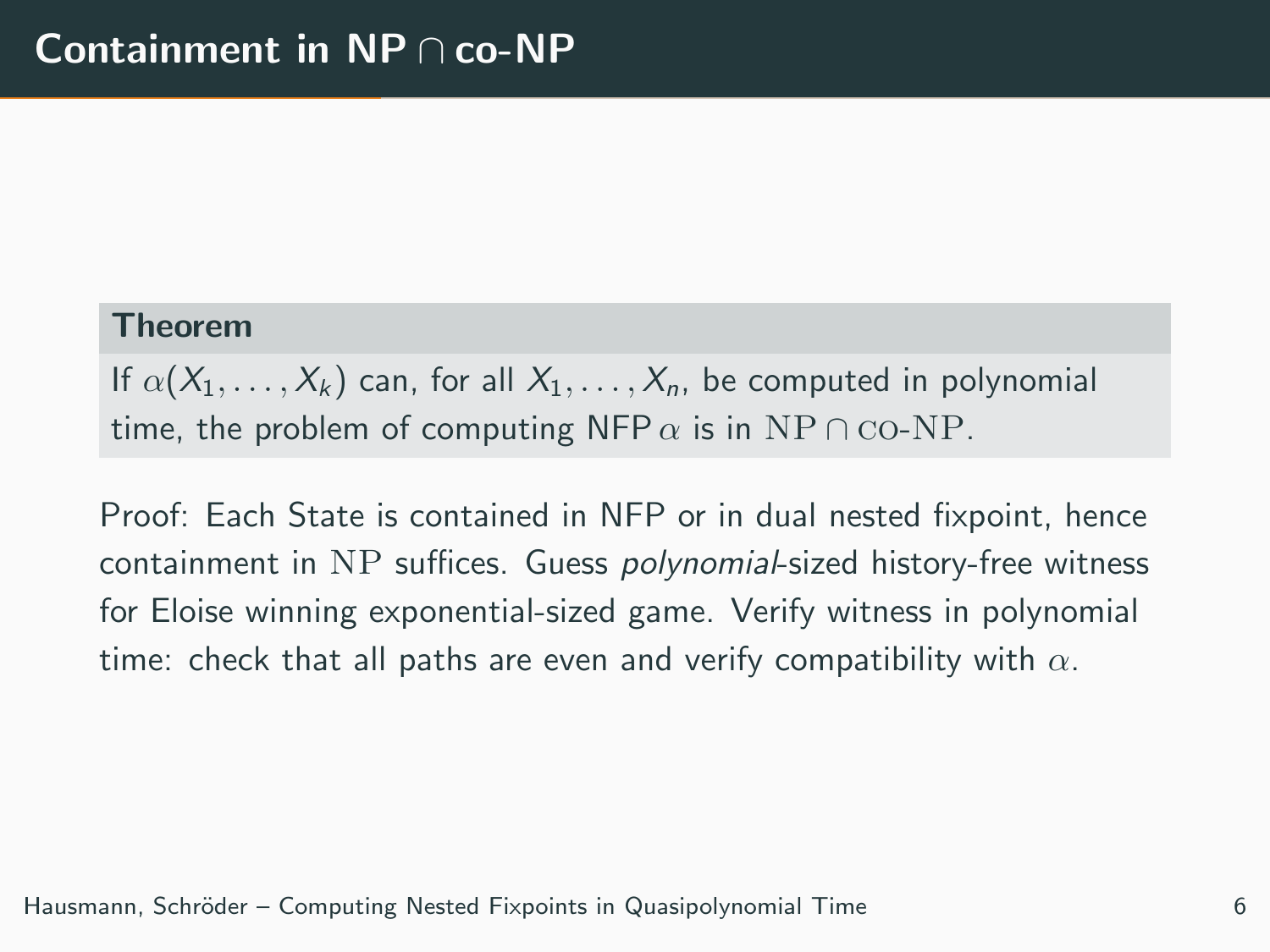# Parity Games in Quasipolynomial Time [Calude et al.,2017]

Idea: Annotate nodes with quasipolynomial histories ("statistics")

$$
\overline{o} = (o_{\lceil \log n \rceil + 1}, \ldots, o_0) \qquad \quad 1 \leq o_i \leq k
$$

Define  $\overline{o}\mathbb{Q}i = (o'_{\lceil \log n \rceil + 1}, \ldots, o'_{0})$  as follows:  $\triangleright$  *i* even: pick greatest *j* s.t. *i* >  $o_i$  > 0. If no such *j* exists, then *j* = \*.  $\triangleright$  *i* odd: pick greatest *i* s.t. a)  $i > o_i > 0$  or **b)**  $o_j$  even for all  $j' < j$ ,  $o_{j'}$  odd (and if  $o_j > 0$ ,  $i < o_j$ ). If  $j = *$ , then  $\overline{o}Qi = \overline{o}$ . Otherwise,  $o'_{j'} = o_{j'}$  for  $j' > j$ ,  $o'_{j} = i$  and  $o'_{j'} = 0$  for  $j' < j$ .

Move from  $(v, \overline{o})$  to  $(w, \overline{o} \mathbb{Q} \Omega(w))$  if move from v to w exists in original game. Solve safety game of quasipolynomial size  $n \cdot k^{\lceil \log n \rceil + 2}.$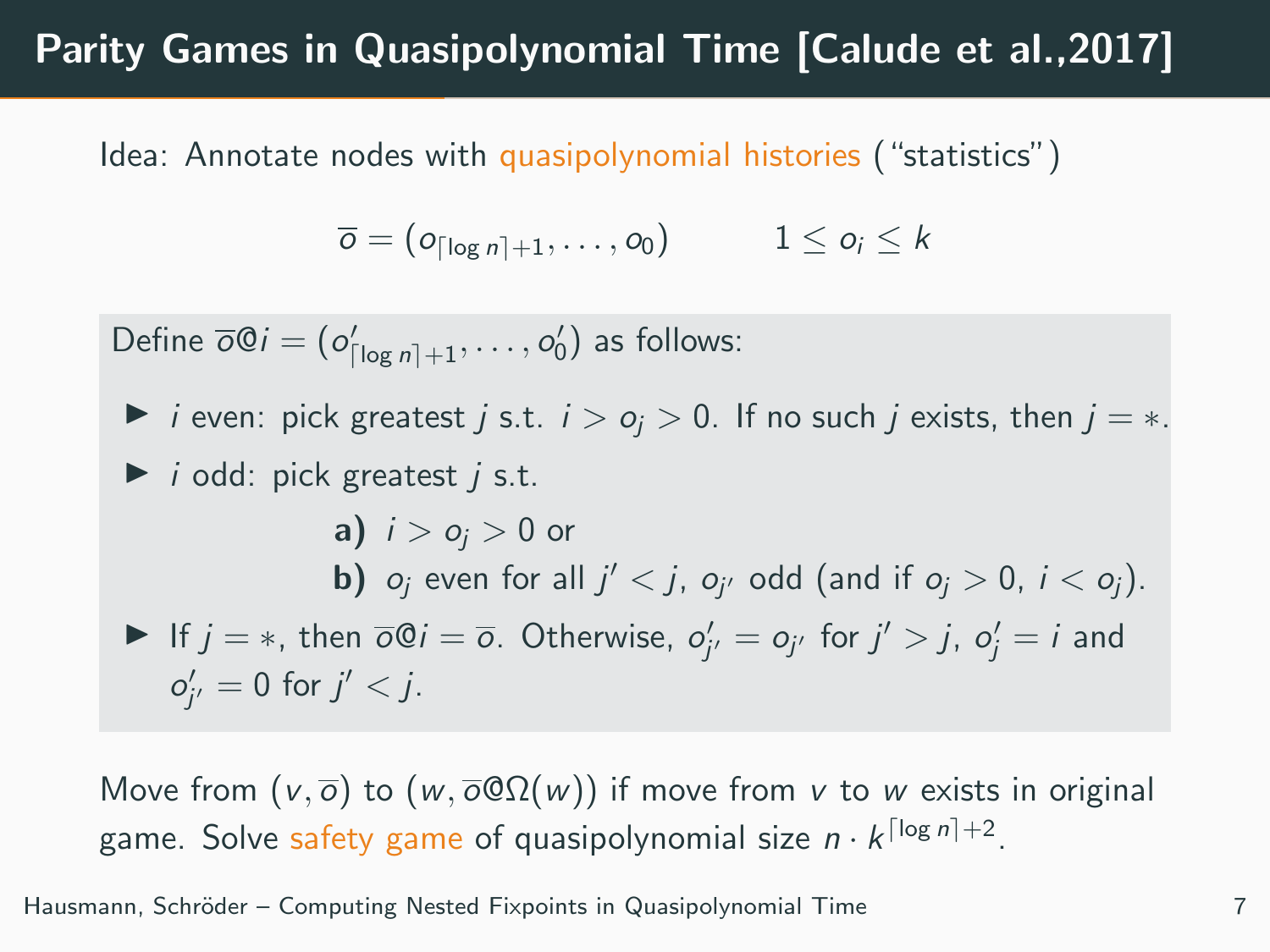Use Calude et al.'s quasipolynomial histories to compute nested fixpoint:

Put hi  $=\{(\textit{o}_{\lceil\log n\rceil+1}, \ldots, \textit{o}_0) \mid 1 \leq \textit{o}_i \leq k\}$  having  $\lvert hi\rvert \leq k^{\lceil\log n\rceil+2}$  and define  $\gamma : \mathcal{P}(U \times \text{hi}) \rightarrow \mathcal{P}(U \times \text{hi})$  by

$$
\gamma(Y) = \{ (v, \overline{o}) \in (U \times \text{hi}) \mid v \in \alpha(Y^{\overline{o}\mathbb{Q}1}, \dots, Y^{\overline{o}\mathbb{Q}k}) \}
$$

where

$$
Y^{\overline{o}'} = \begin{cases} \emptyset & \text{leftmost digit in } \overline{o}' \text{ is not 0} \\ \{u \in U \mid (u, \overline{o}') \in Y\} & \text{otherwise.} \end{cases}
$$

### Main Theorem:

Let  $\alpha: \mathcal{P}(U)^k \to \mathcal{P}(U)$  be monotone. Then NFP  $\alpha = \pi_1[\mathsf{GFP}\,\gamma].$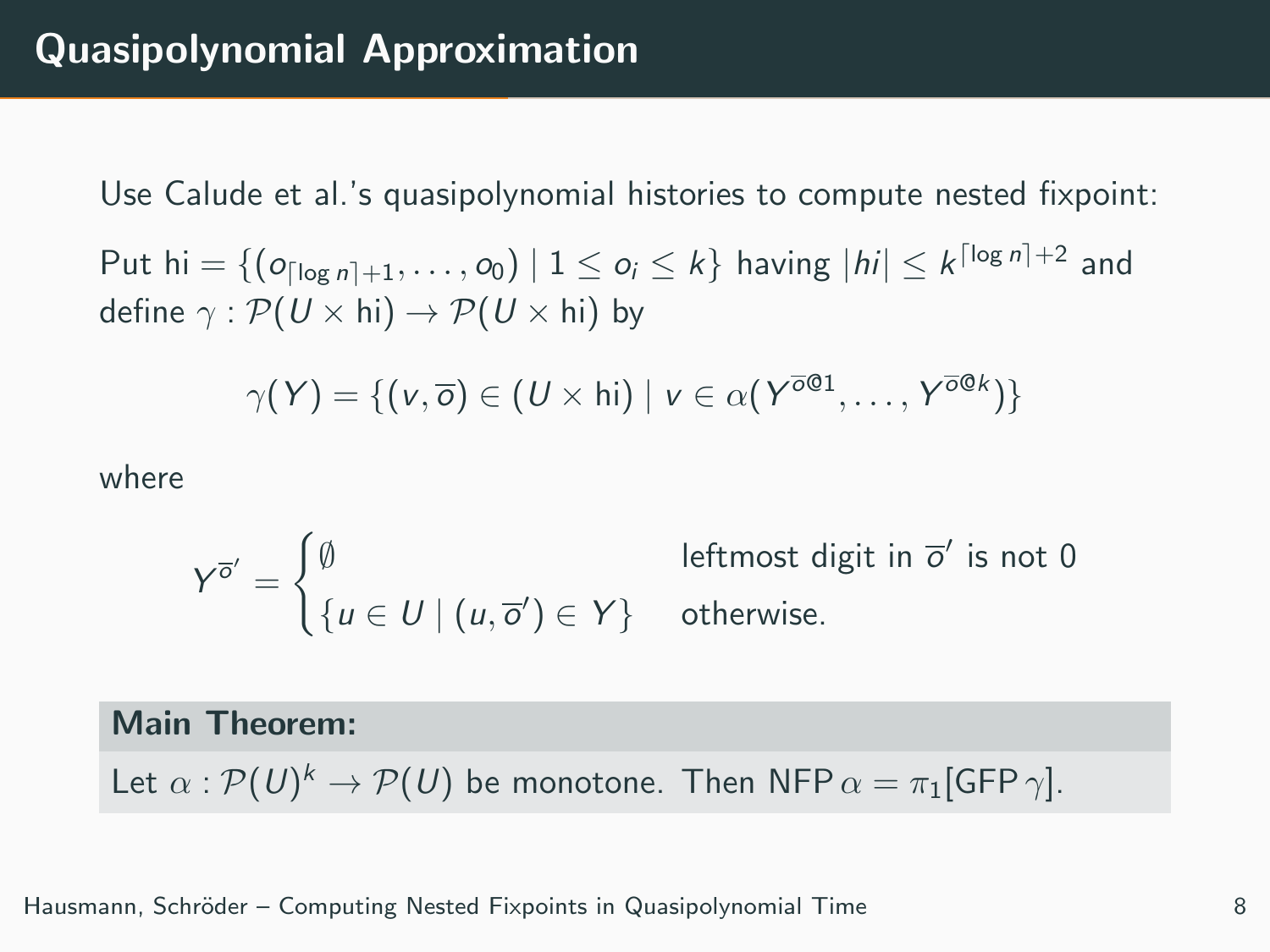# Zielonka's Algorithm for Solving Parity Games

Define

$$
Attr_{\exists}^{PG}(G, F) = \mu X.G \cap (F \cup \alpha_{PG}(X, ..., X))
$$
  
Attr<sub>Y</sub><sup>PG</sup>(G, F) =  $\mu X.G \cap (F \cup \overline{\alpha_{PG}}(X, ..., X))$ 

|  |  |  | Algorithm: Solve parity game $(G, E, \Omega)$ [Zielonka] |
|--|--|--|----------------------------------------------------------|
|--|--|--|----------------------------------------------------------|

1: **procedure**  $\text{SOLVE}_{\exists}(\mathcal{G}, i)$  . i even

2: 
$$
N_i := \{v \in G \mid \Omega(v) = i\};
$$

3: 
$$
H := G \setminus \text{Attr}_{\exists}^{\text{PG}}(G, N_i);
$$

4: 
$$
W_{\forall} := \text{SOLVE}_{\forall}(H, i-1);
$$

5: 
$$
G := G \setminus \text{Attr}_{\forall}^{\text{PG}}(G, W_{\forall});
$$

6: if 
$$
W_{\forall} \neq \emptyset
$$
 then GOTO 2:

7: else RETURN G.

 $▶$  maximal priority nodes

 $\triangleright$  exclude Eloise-attractor of  $N_i$ 

 $▶$  solve smaller game

 $\triangleright$  remove Abelard-attractor of  $W_{\forall}$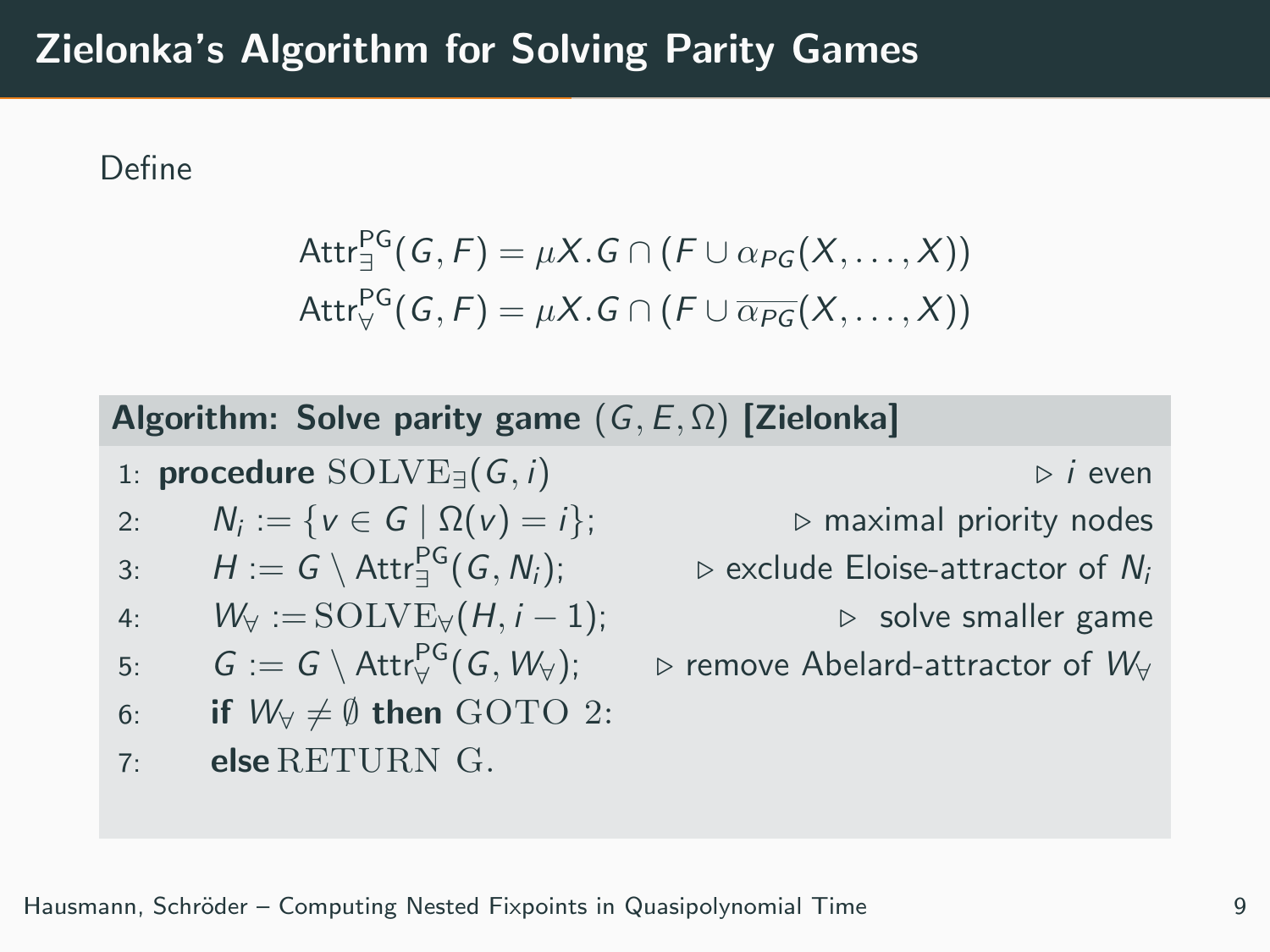# Zielonka's Algorithm for Computing Nested Fixpoints

Define

$$
\mathsf{Attr}_{\exists}(G, F) = \mu X. G \cap (F \cup \alpha(X, \dots, X))
$$
\n
$$
\mathsf{Attr}_{\forall}(G, F) = \mu X. G \cap (F \cup \overline{\alpha}(X, \dots, X))
$$

### Algorithm: Compute NFP  $\alpha$

1: **procedure**  $\text{SOLVE}_{\exists}(G, i)$  .  $\triangleright$  *i* even

2: 
$$
N_i := \{v \in G \mid \Omega(v) = i\};
$$

3: 
$$
H := G \setminus \text{Attr}_{\exists}(G, N_i);
$$

4: 
$$
W_{\forall} := \text{SOLVE}_{\forall}(H, i-1);
$$

5: 
$$
G := G \setminus \text{Attr}_{\forall}(G, W_{\forall});
$$

6: if 
$$
W_{\forall} \neq \emptyset
$$
 then GOTO 2:

## 7: else RETURN G.

 $▶$  maximal priority nodes

⊵ exclude Eloise-attractor of Ni

 $▶$  compute smaller fixpoint

 $\triangleright$  remove Abelard-attractor of  $W_{\forall}$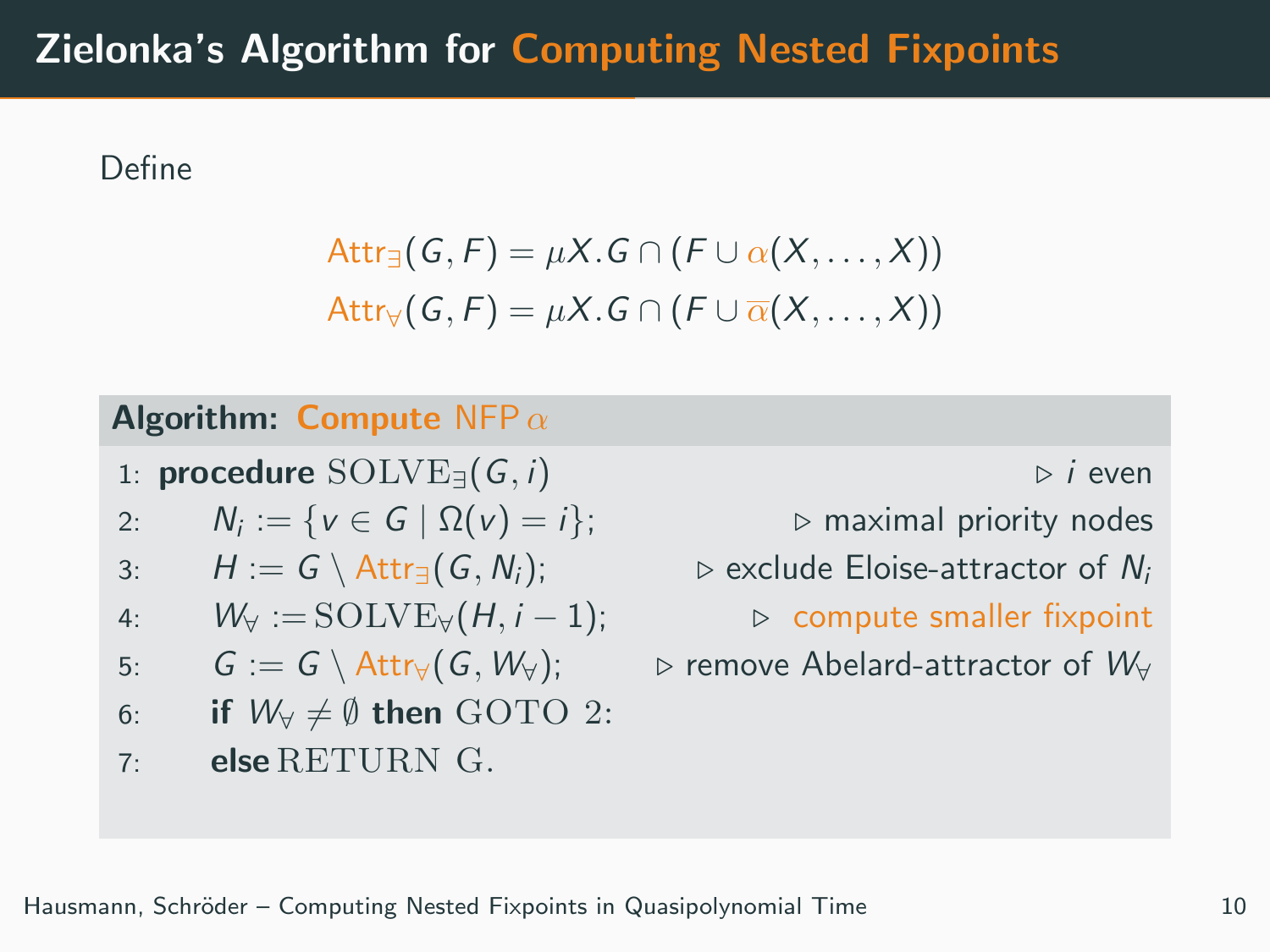NFP  $\alpha$  as a system of equations:

$$
X_i =_{\text{LFP}} X_{i-1} \qquad i > 1, i \text{ odd}
$$
\n
$$
X_i =_{\text{GFP}} X_{i-1} \qquad i \text{ even}
$$
\n
$$
X_1 =_{\text{GFP}} \alpha(X_1, \dots, X_k)
$$

A second system of equations:

$$
Y_i =_{\text{LFP}} (\Omega_{>}(i) \cup \alpha(Y_i, \dots, Y_i) \cup Y_{i-1}) \cap (\Omega_{\leq}(i) \cup Y_{i+1}) \quad i \text{ odd}
$$
  

$$
Y_i =_{\text{GFP}} (\Omega_{\leq}(i) \cap \alpha(Y_i, \dots, Y_i) \cap Y_{i-1}) \cup (\Omega_{>}(i) \cap Y_{i+1}) \quad i \text{ even}
$$

### Theorem:

 $X_k = Y_k$ .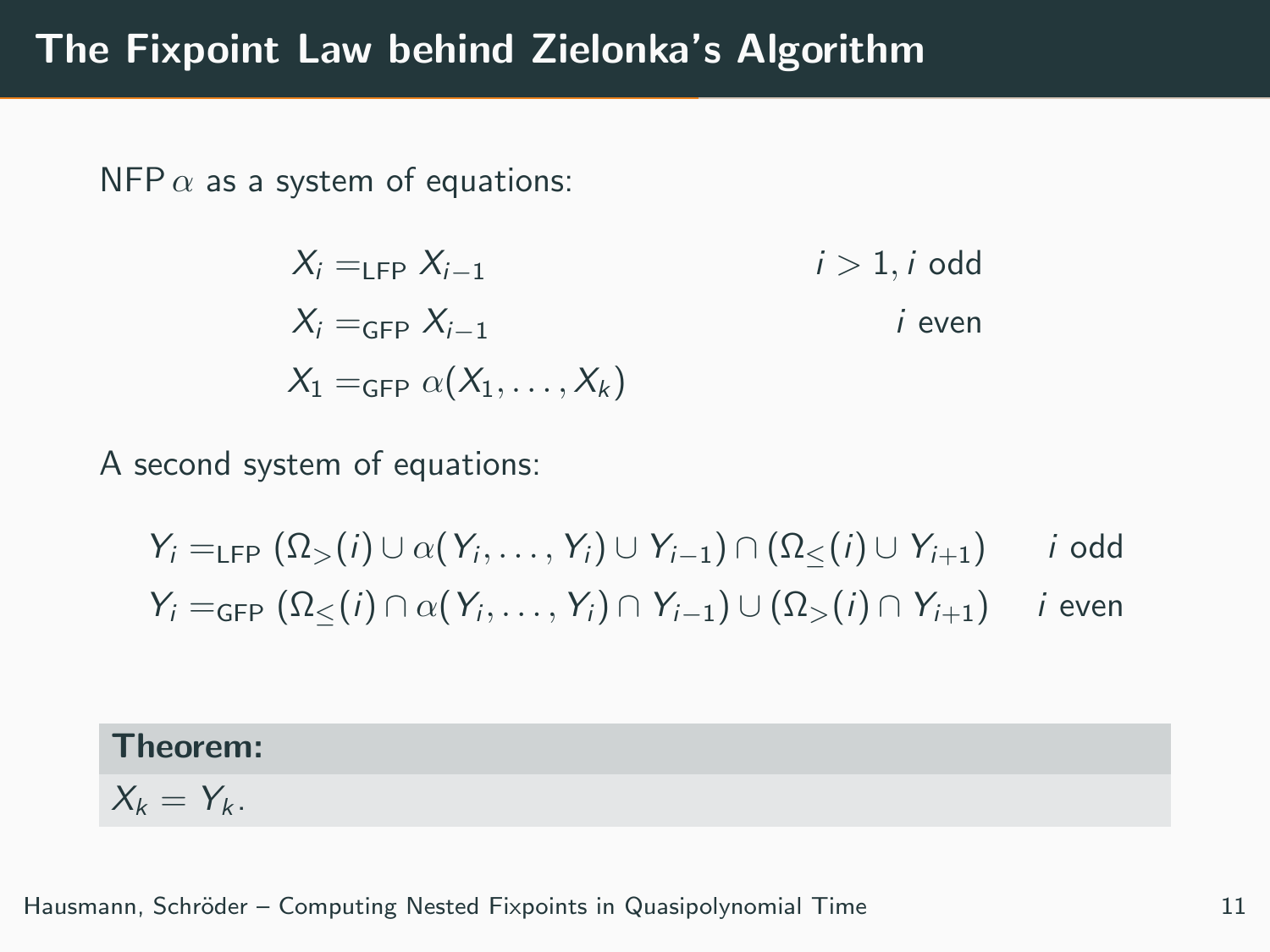Set **V** of fixpoint variables, set  $\Lambda$  of modalities, closed under duals.

Syntax:  $\phi, \psi := \top | \bot | \phi \wedge \psi | \phi \vee \psi | X | \nabla \psi | \mu X. \psi | \nu X. \psi \quad \nabla \in \Lambda, X \in \mathbf{V}$ 

**Set**-endofunctor  $\mathcal{T}$ , predicate lifting  $\mathcal{A} \in \mathcal{A}$ : natural transformation  $[\![ \heartsuit ]\!] : \mathcal{Q} \to \mathcal{Q} \circ \mathcal{T}^{op}$ 

E.g. for  $T = P$ .

 $[\![\diamondsuit]\!](A) = \{B \in \mathcal{P}(C) \mid B \cap A \neq \emptyset\}$  $\llbracket \Box \rrbracket(A) = \{ B \in \mathcal{P}(\mathcal{C}) \mid B \subseteq A \}$ 

1 [Pattinson, 2007]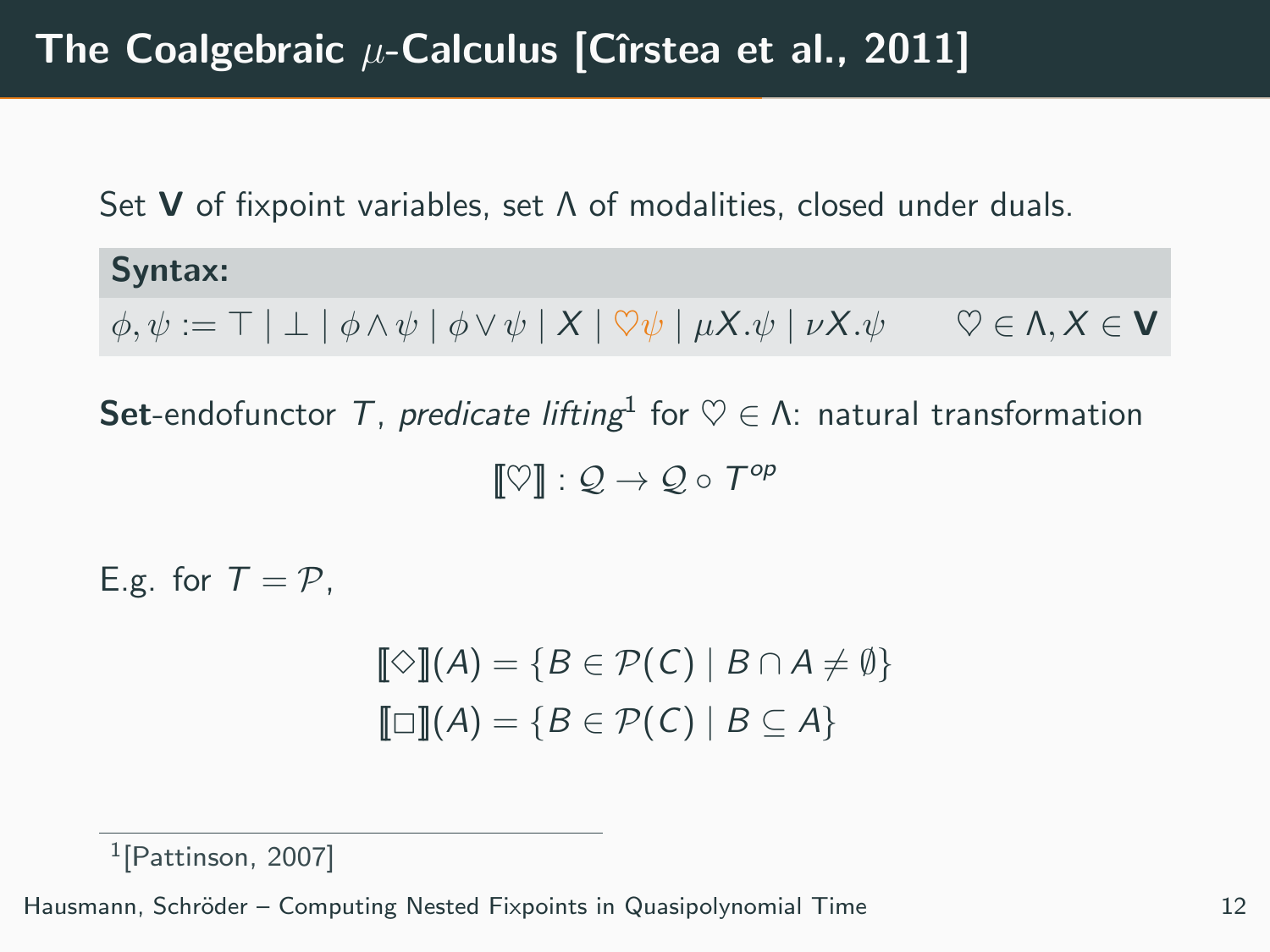Assume monotonicity of predicate liftings  $(A \subseteq B \Rightarrow \llbracket \heartsuit \rrbracket A \subseteq \llbracket \heartsuit \rrbracket B)$ 

### Semantics:

Models: T-coalgebras  $(C, \xi : C \rightarrow TC)$ , extension of formulas:

$$
\llbracket X \rrbracket_{\sigma} = \sigma(X) \qquad \qquad \llbracket \heartsuit \psi \rrbracket_{\sigma} = \xi^{-1} [\llbracket \heartsuit \rrbracket [\psi]_{\sigma}]
$$

$$
\llbracket \mu X. \psi \rrbracket_{\sigma} = \text{LFP}([\llbracket \psi \rrbracket_{\sigma}^X) \qquad \qquad \llbracket \nu X. \psi \rrbracket_{\sigma} = \text{GFP}([\llbracket \psi \rrbracket_{\sigma}^X)
$$

where  $\sigma: \mathsf{V} \to \mathcal{P}(\mathsf{C}),$  where  $\llbracket \psi \rrbracket_{\sigma}^{\chi}(A) = \llbracket \psi \rrbracket_{\sigma[X \mapsto A]}$  for  $A \subseteq \mathsf{C}$  and where  $(\sigma[X \mapsto A])(X) = A$ ,  $(\sigma[X \mapsto A])(Y) = \sigma(Y)$  for  $X \neq Y$ .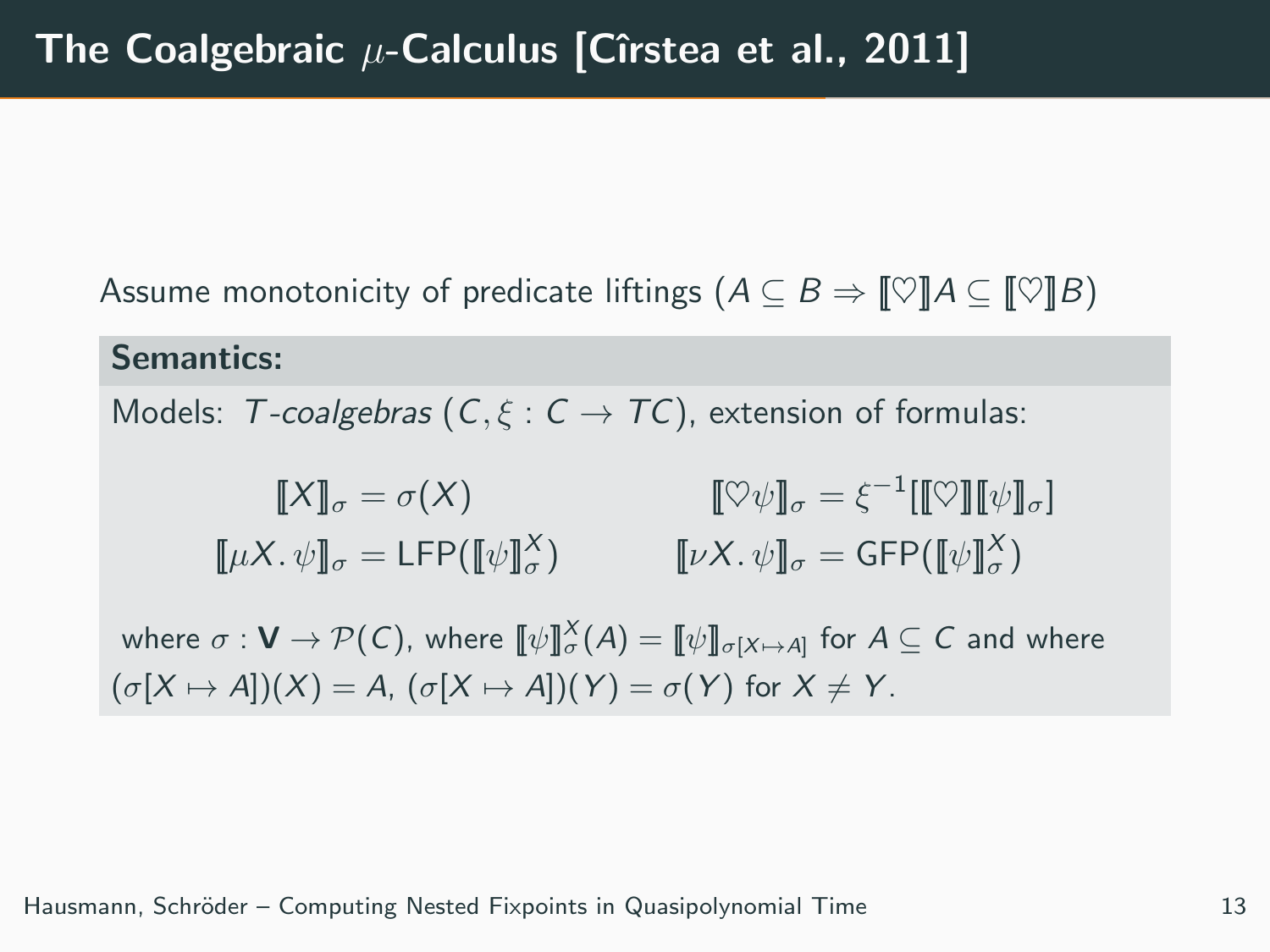- $\blacktriangleright$   $\top = \mathcal{P}$ : transition systems  $(C, \xi : C \rightarrow \mathcal{P}(C))$ 
	- modalities:  $\diamond$ . $\Box$
	- standard  $\mu$ -calculus, e.g.  $\mu X. \psi \vee \Diamond X$
- $\blacktriangleright$   $\top = \mathcal{B}$  (bag functor): graded transition systems  $(C, \xi : C \rightarrow \mathcal{B}(C))$ 
	- modalities:  $\langle g \rangle$ , [g],  $g \in \mathbb{N}$
	- $-$  graded  $\mu$ -calculus $^2$ , e.g.  $\mu X.\; \psi \vee \langle 1 \rangle X$
- $\blacktriangleright$   $\top = \mathcal{G}$ : concurrent game frames
	- Set N of agents, modalities  $[D], \langle D \rangle$ ,  $D \subseteq N$
	- $-$  alternating-time  $\mu$ -calculus $^3$ , e.g.  $\nu X.\; \psi\wedge [D]X$
- $\blacktriangleright$   $\top = \mathcal{D}$ : Markov chains
	- modalities  $\langle p \rangle$ ,[p],  $p \in \mathbb{O} \cap [0, 1]$
	- (two-valued) probabilistic  $\mu$ -calculus, e.g.  $\nu X. \psi \wedge (0.5)X$

<sup>2</sup> [Kupferman et al.,2002]

<sup>3</sup> [Alur et al., 2002]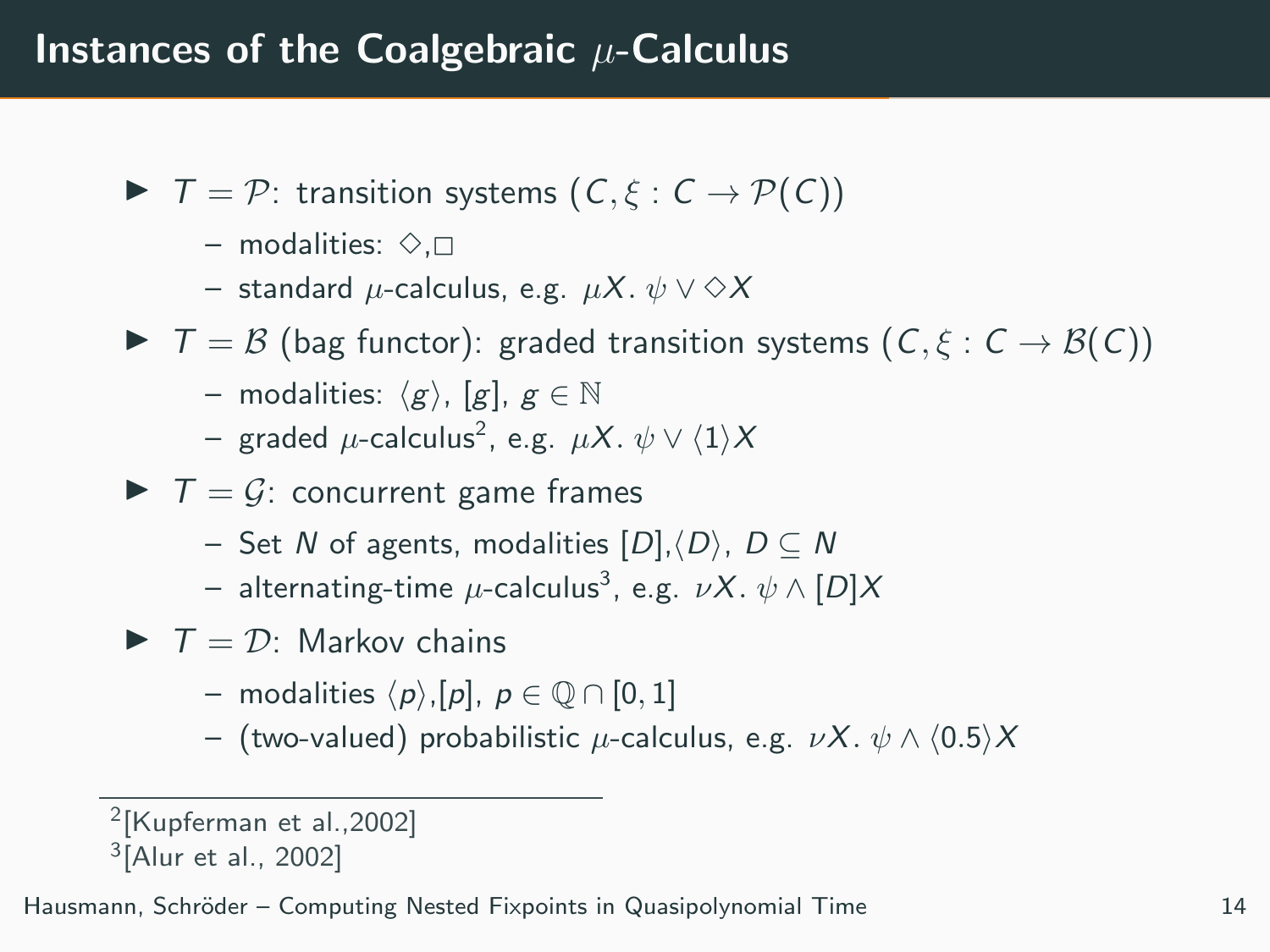▶ Reduce model checking [H,Schröder,CONCUR 2019] and satisfiability checking [H,Schröder,FoSSaCS 2019] for the coalgebraic  $\mu$ -calculus to computing nested fixpoints.

## **Corollary**

Model checking for coalgebraic  $\mu$ -calculi is in QP and in NP∩Co-NP.

### **Corollary**

Satisfiability checking for coalgebraic  $\mu$ -calculi can be done in time  $\mathcal{O}(2^{nk \log n})$  (down from  $\mathcal{O}(2^{n^2 k^2 \log n})$ ).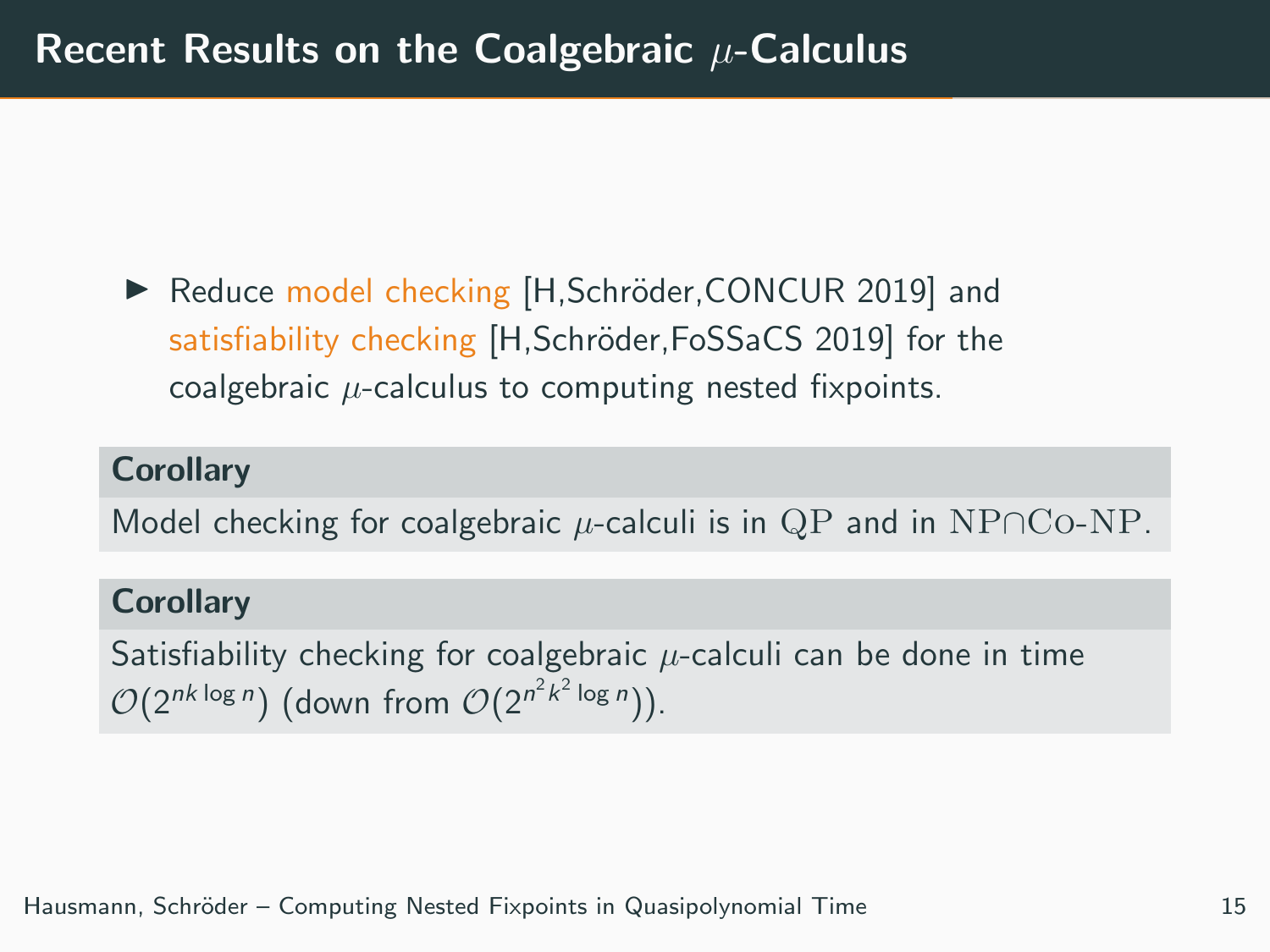Definition - Coalgebraic parity game: T-coalgebra  $(C, \xi : C \to TC)$  with mappings  $\Omega : C \to \mathbb{N}$ ,  $m : C \to \Lambda$ . Eloise wins node  $c \in C$  if there is even graph  $(D, R)$  on C s.t. for all  $d \in D$ ,  $\xi(d) \in [m(d)]R(d)$ .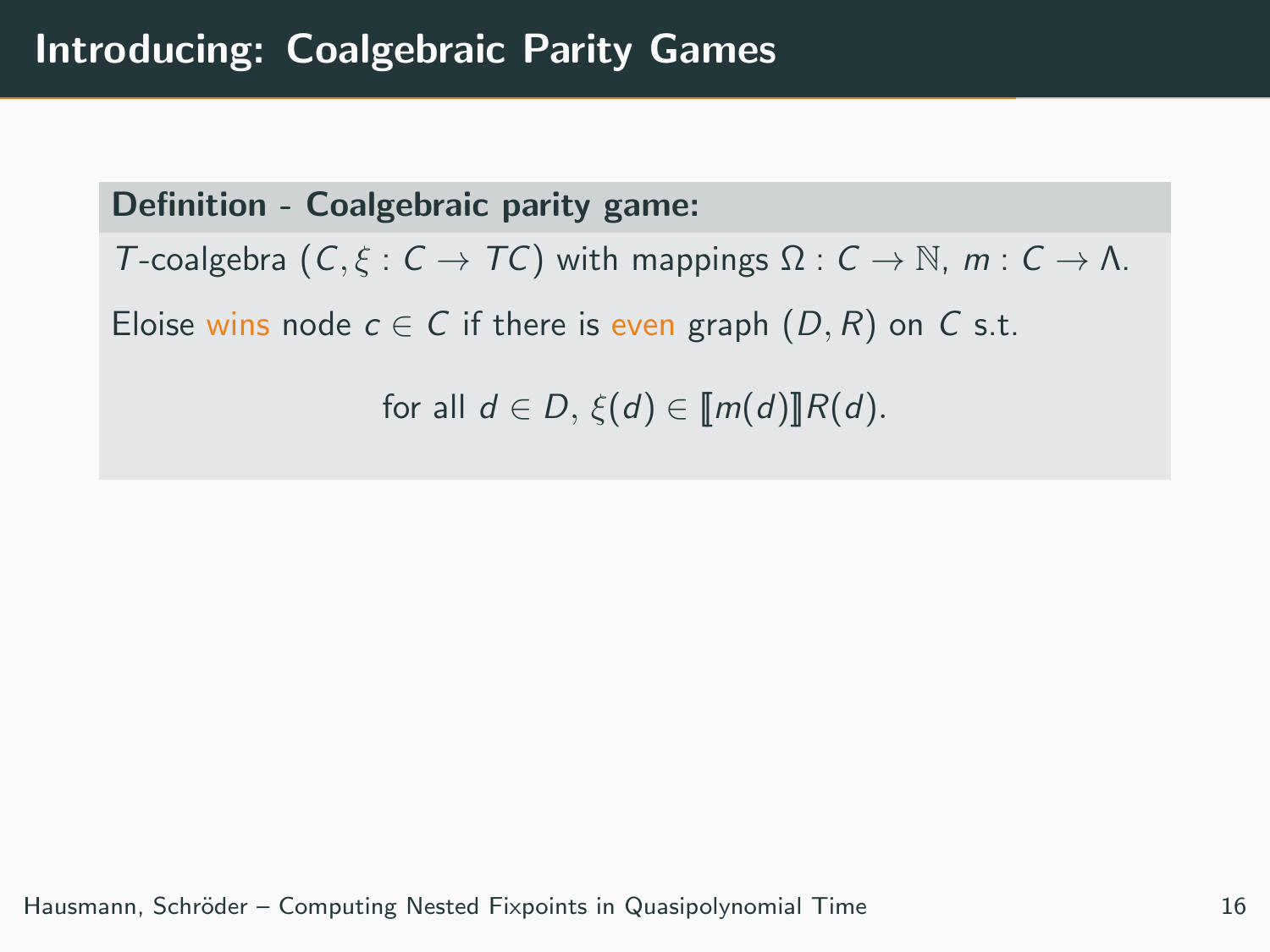Definition - Coalgebraic parity game: T-coalgebra  $(C, \xi : C \to TC)$  with mappings  $\Omega : C \to \mathbb{N}$ ,  $m : C \to \Lambda$ . Eloise wins node  $c \in C$  if there is even graph  $(D, R)$  on C s.t. for all  $d \in D$ ,  $\xi(d) \in [m(d)]R(d)$ .

#### e.g.

 $T = \mathcal{P}$ : parity game for T is graph  $(C, \xi : C \rightarrow \mathcal{P}(C))$  with priority map  $\Omega$  and node ownership map  $m: \mathcal{C} \to \{\diamondsuit, \square\}.$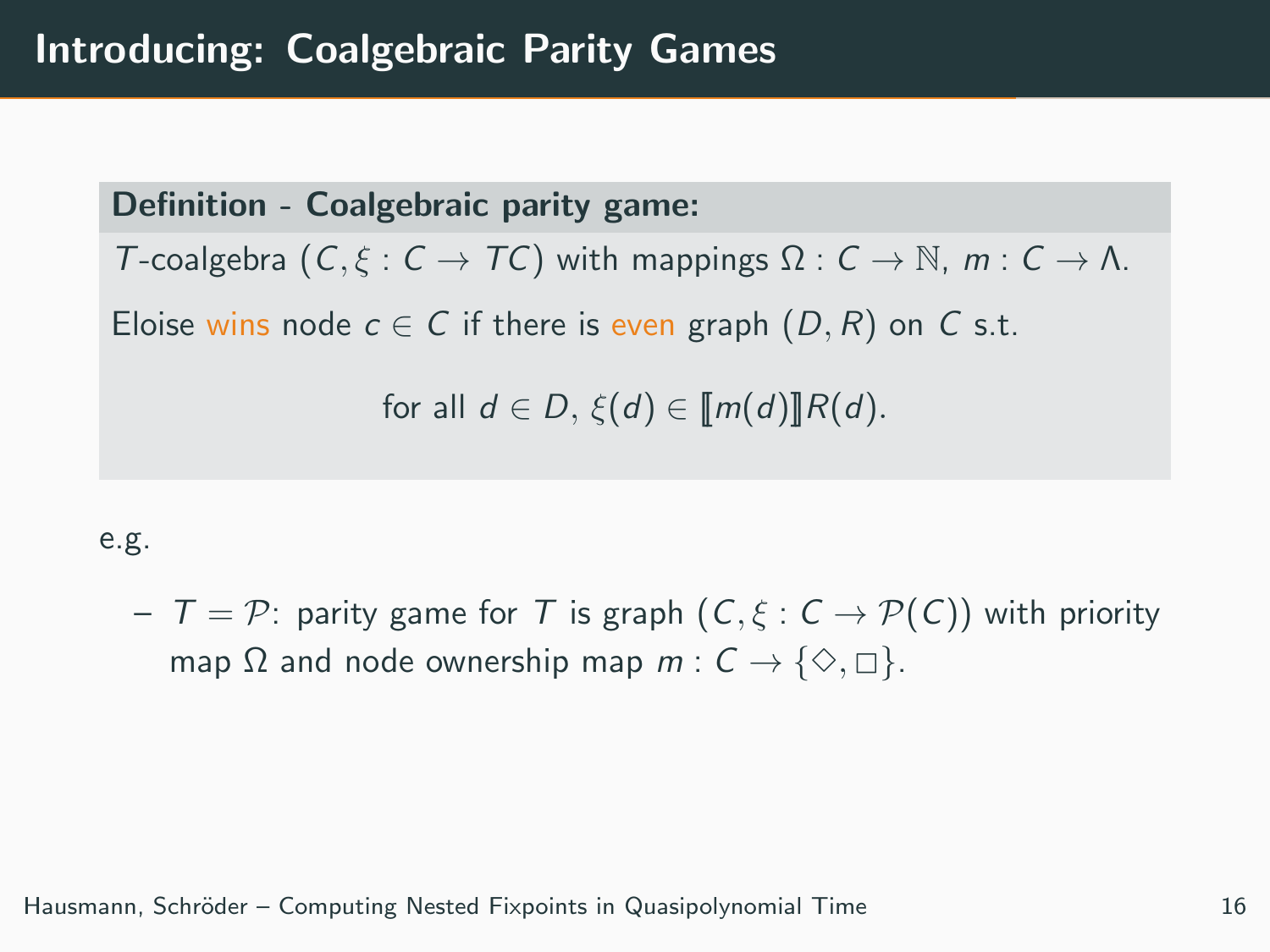Definition - Coalgebraic parity game: T-coalgebra  $(C, \xi : C \to TC)$  with mappings  $\Omega : C \to \mathbb{N}$ ,  $m : C \to \Lambda$ . Eloise wins node  $c \in C$  if there is even graph  $(D, R)$  on C s.t. for all  $d \in D$ ,  $\xi(d) \in [m(d)]R(d)$ .

#### e.g.

- $T = \mathcal{P}$ : parity game for T is graph  $(C, \xi : C \rightarrow \mathcal{P}(C))$  with priority map  $\Omega$  and node ownership map  $m: \mathcal{C} \to \{\diamondsuit, \square\}.$
- $T = D$ : parity game for T is Markov chain  $(C, \xi : C \rightarrow \mathcal{D}(C))$  with priority map  $\Omega$  and map  $m: C \rightarrow \{\langle p \rangle, [p] \mid p \in \mathbb{Q} \cap [0,1]\}$ .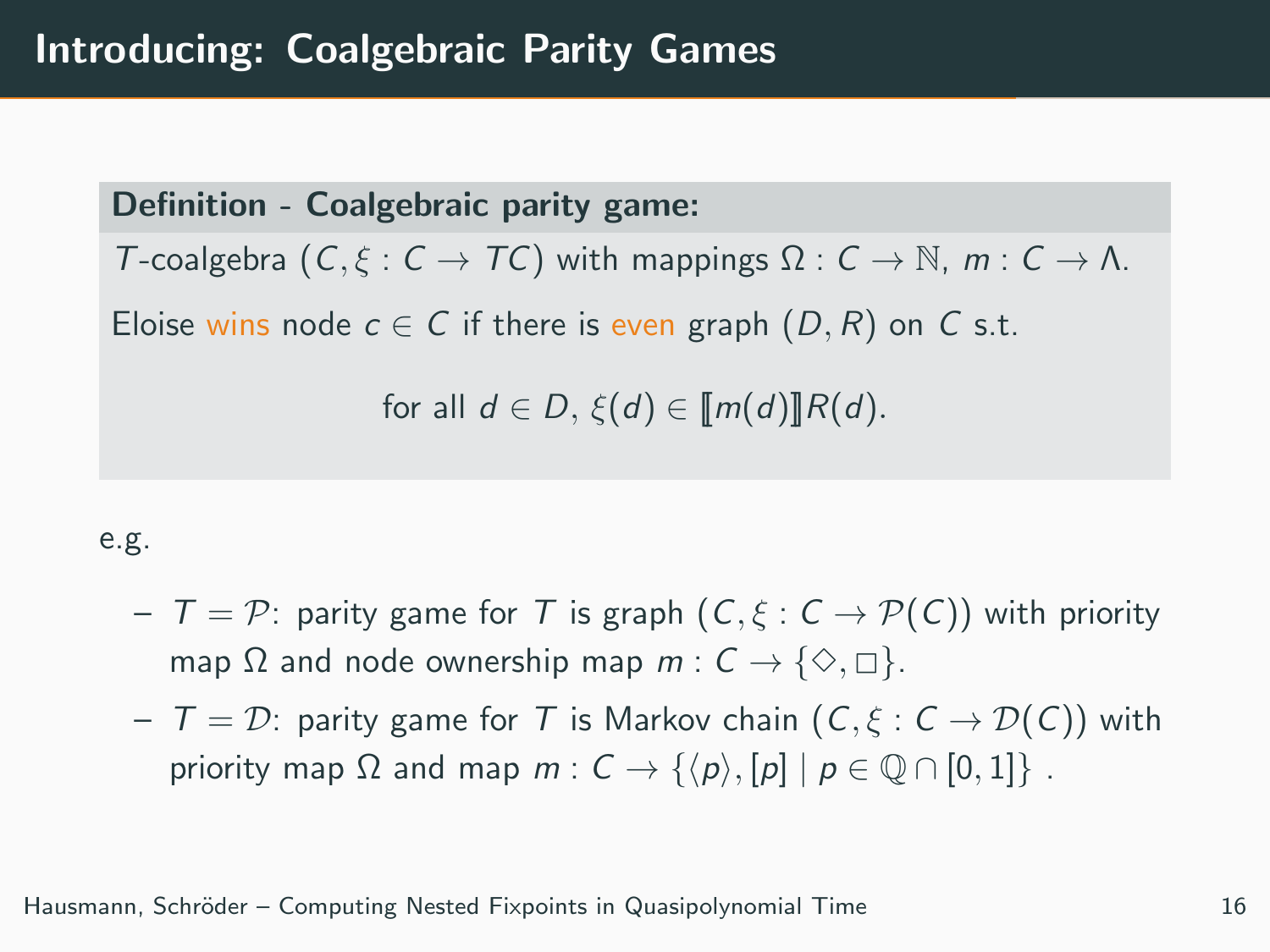# Coalgebraic Parity Games, examples

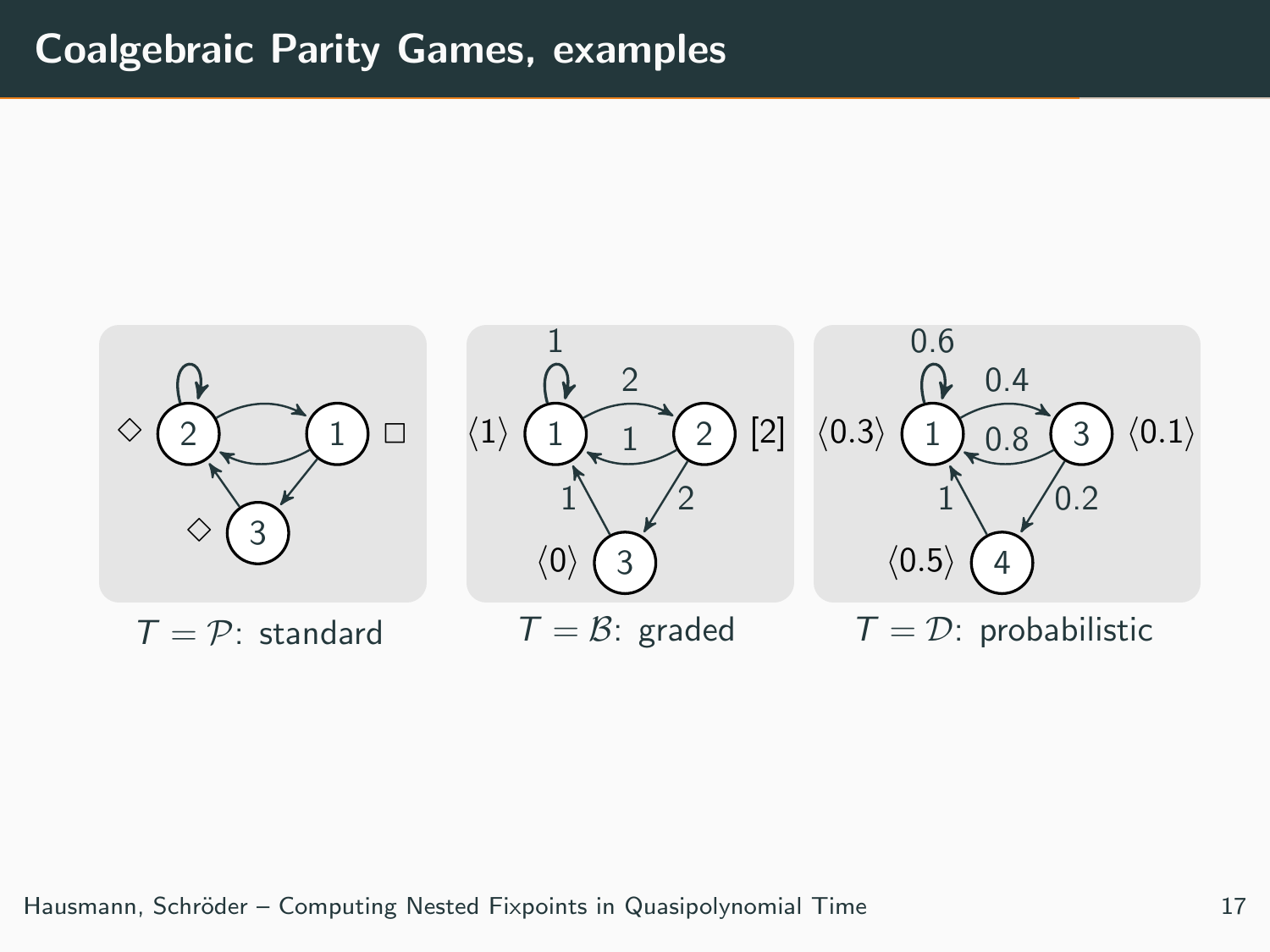# Coalgebraic Parity Games, examples, strategies

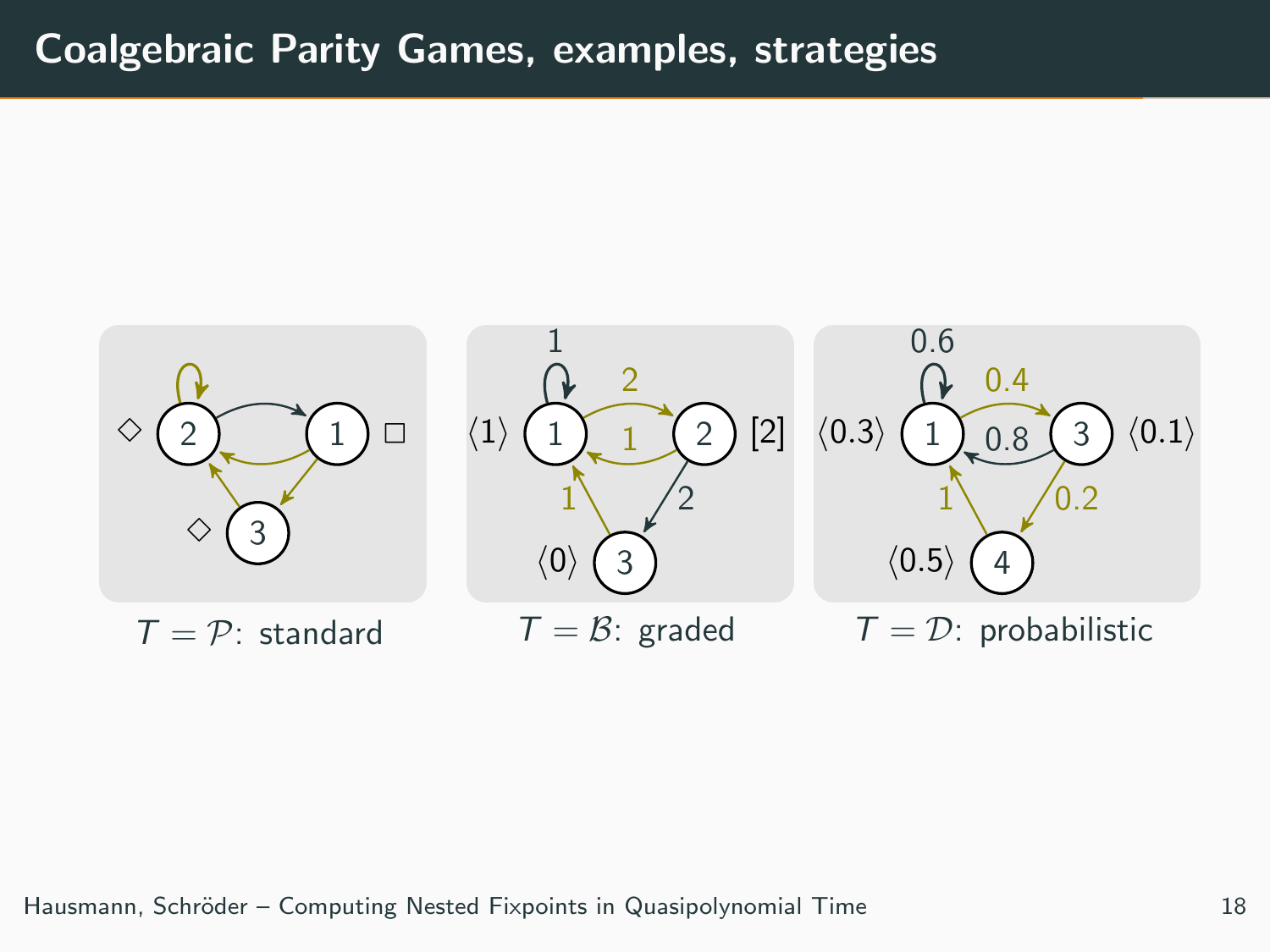Winning regions in coalgebraic parity games are nested fixpoints:

Given game  $(C,\xi,m,\Omega)$ , define  $f:\mathcal P(\mathcal C)^k \to \mathcal P(\mathcal C)$  by

$$
f(X_0,\ldots,X_k) = \{v \mid \exists i, \heartsuit \in \Lambda. \ m(v) = \heartsuit, \Omega(v) = i \ \text{and} \ \xi(v) \in [\![\heartsuit]\!] X_i\}
$$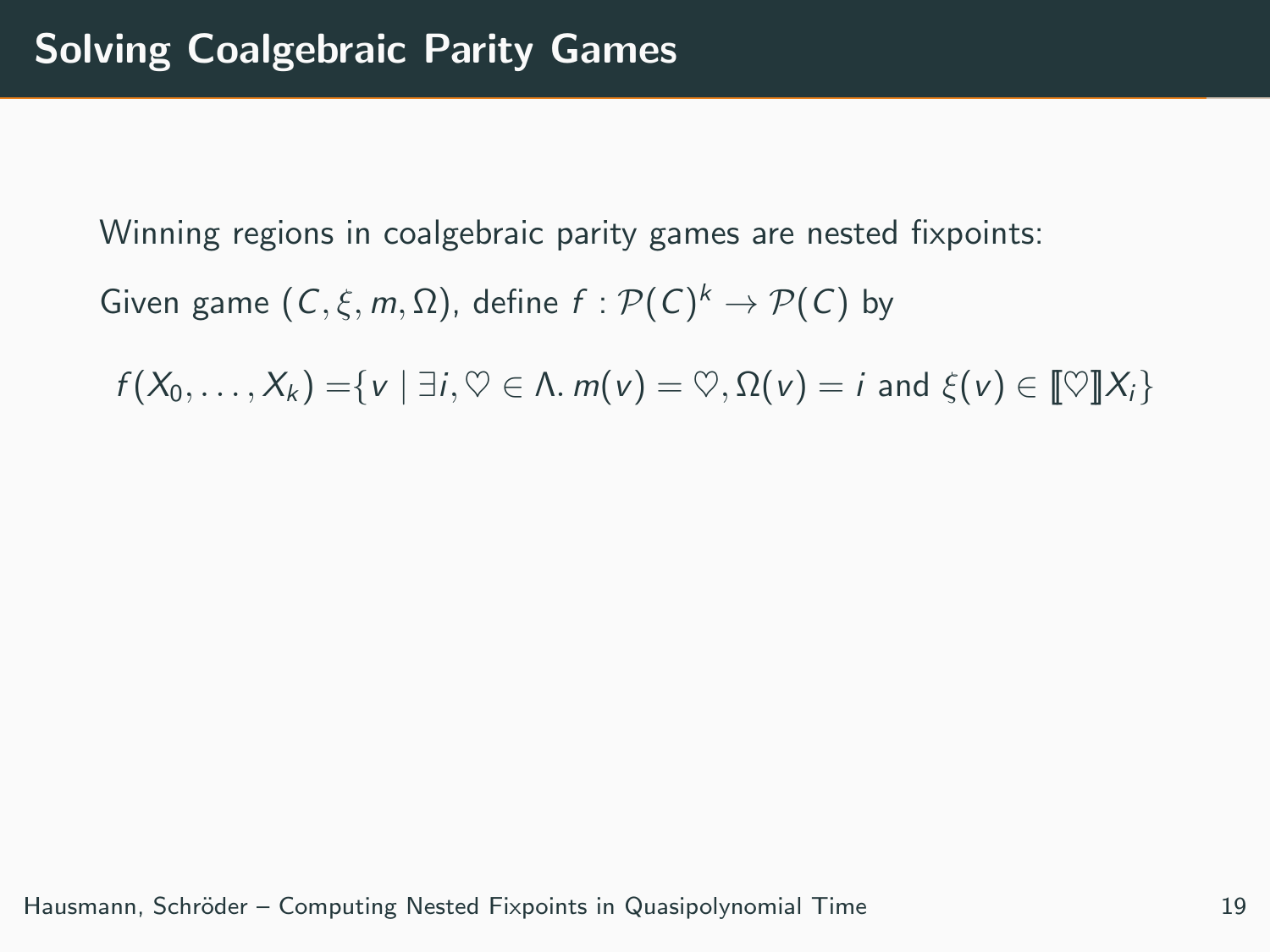Winning regions in coalgebraic parity games are nested fixpoints:

Given game  $(C,\xi,m,\Omega)$ , define  $f:\mathcal P(\mathcal C)^k \to \mathcal P(\mathcal C)$  by

$$
f(X_0,\ldots,X_k) = \{v \mid \exists i, \heartsuit \in \Lambda. \ m(v) = \heartsuit, \Omega(v) = i \ \text{and} \ \xi(v) \in [\![\heartsuit]\!] X_i\}
$$

### Theorem [H,Schröder,CONCUR 2019]:

Player Eloise wins u in coalgebraic parity game if and only if  $u \in$  NFP f.

Coalgebraic  $\mu$ -calculus model checking  $=$  solving coalgebraic parity games. Enables on-the-fly model checking: Start with initial node, expand nodes step by step, compute NFP  $f$  at any point (solving a partial game).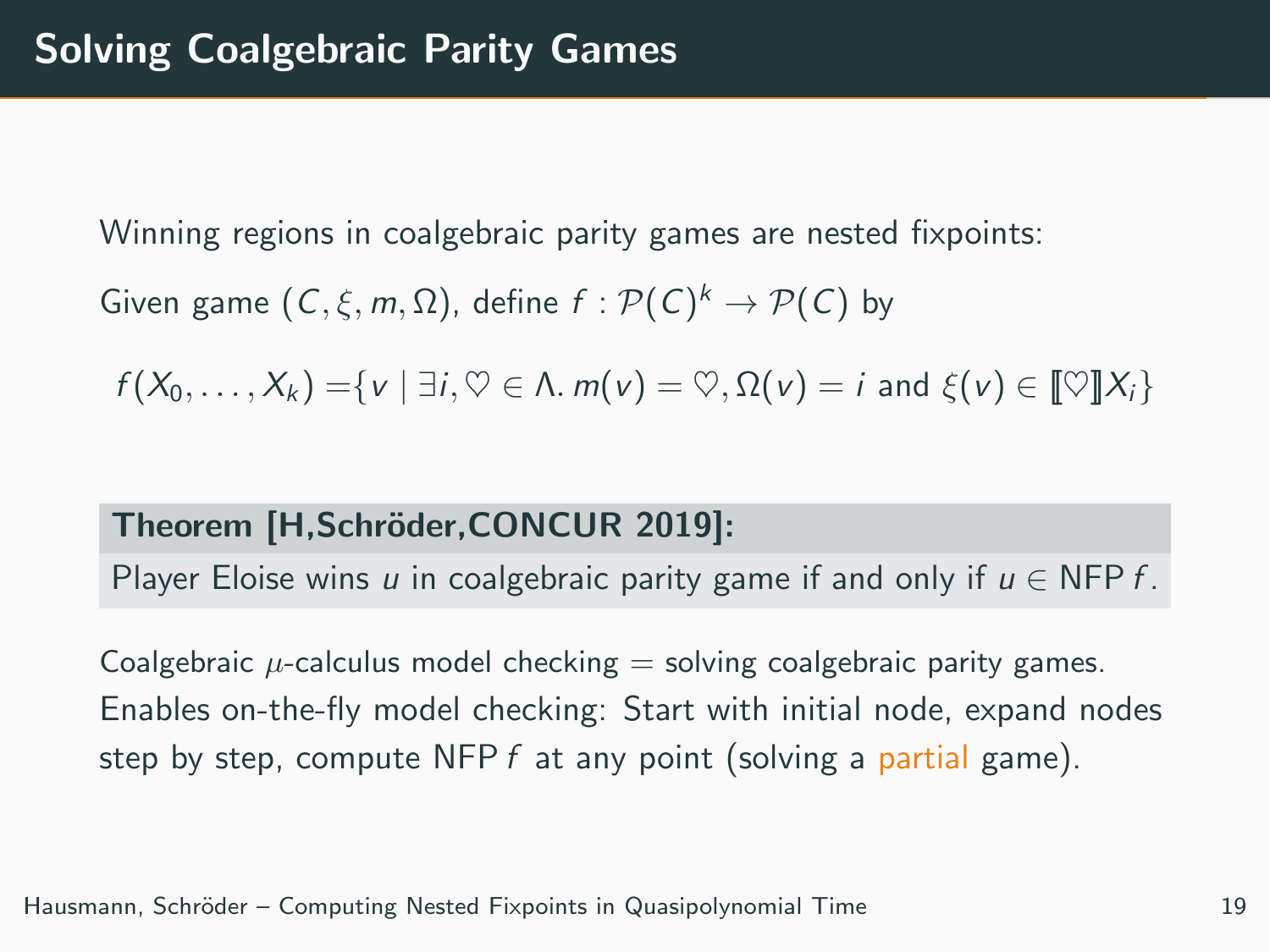# Conclusion

### Results:

- Computing nested fixpoints by
	- (fixpoint iteration),
	- Calude et al.'s quasipolynomial algorithm
	- Zielonka's algorithm
- Computing nested fixpoints also is in  $NPOCo-NP$ .
- Reduction of satisfiability checking and model checking for the  $coalgebraic$   $\mu$ -calculus to computing nested fixpoints.

### Future work:

- Computing fair bisimulations as nested fixpoints.
- Type checking for inductive-coinductive types by computing nested fixpoints.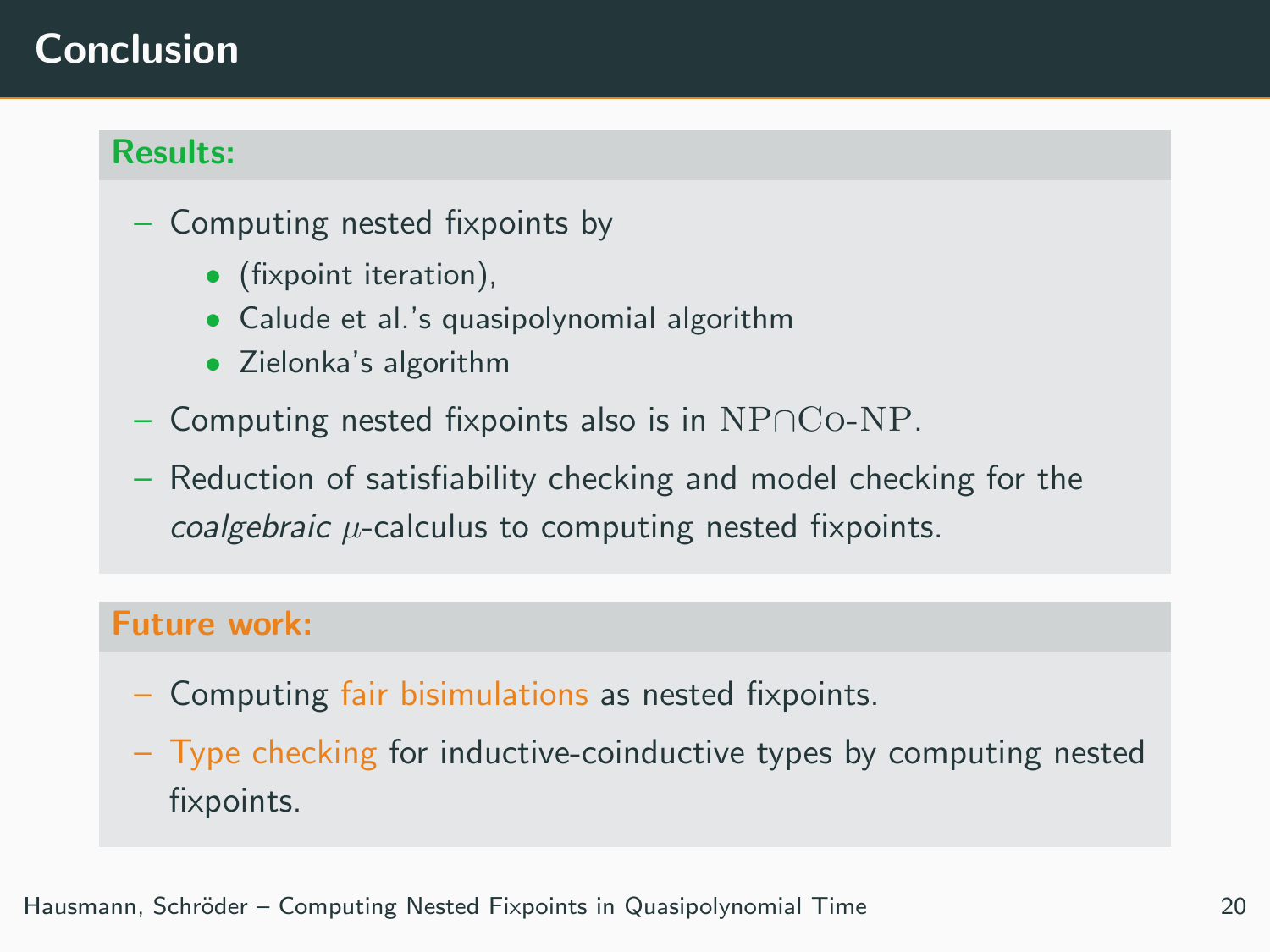# 品 R. Alur, T. Henzinger, and O. Kupferman. Alternating-time temporal logic. J. ACM, 49:672–713, 2002. F. Bruse, M. Falk, and M. Lange. The fixpoint-iteration algorithm for parity games. In Games, Automata, Logics and Formal Verification, GandALF 2014, volume 161 of EPTCS, pages 116–130, 2014.

**C. S. Calude, S. Jain, B. Khoussainov, W. Li, and F. Stephan.** Deciding parity games in quasipolynomial time. In Theory of Computing, STOC 2017, pages 252–263. ACM, 2017.